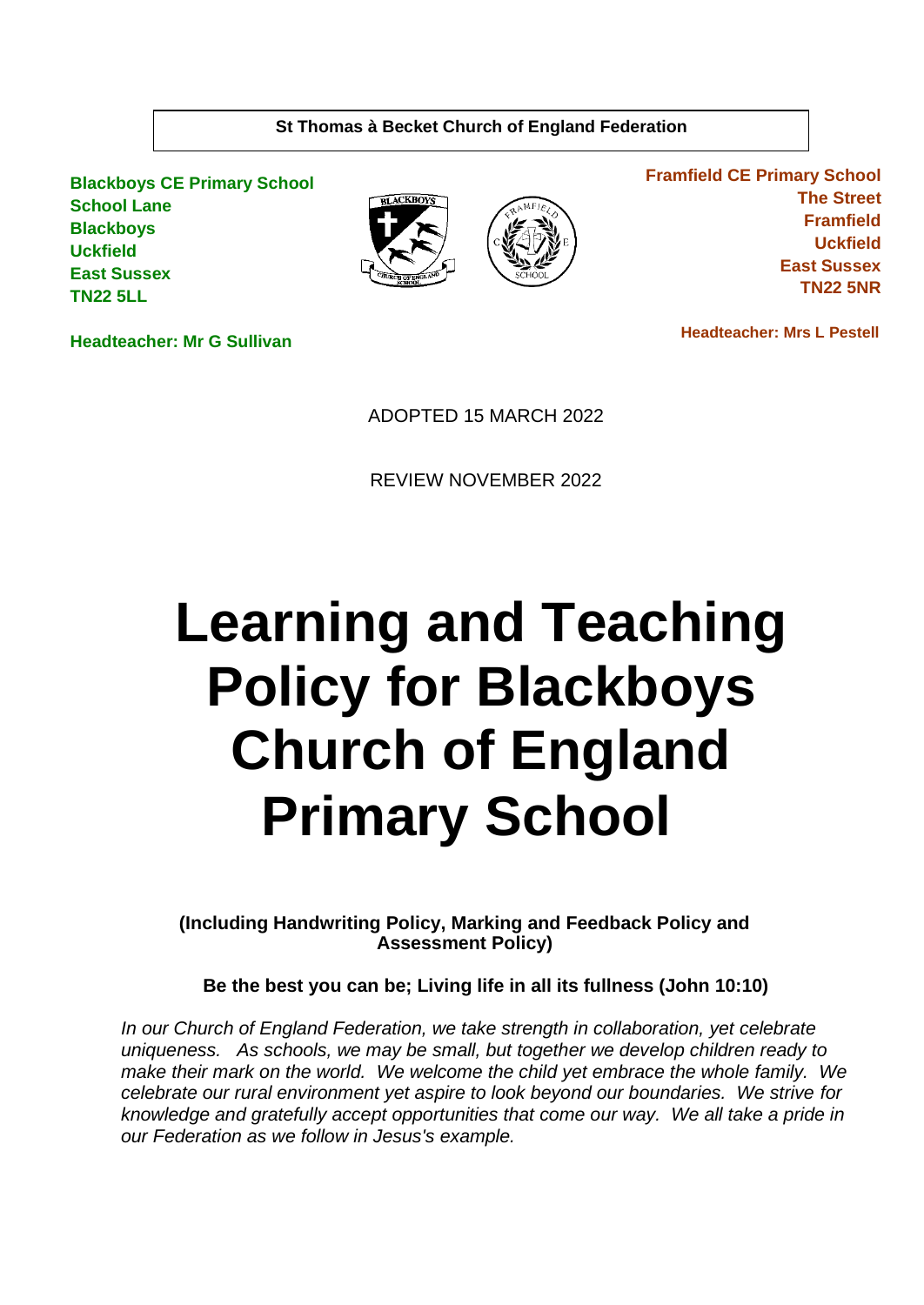# **CONTENTS** PAGE

| <b>Teaching and Learning Policy:</b>                                                                                                                                                                                                                                                                                                                                              | 3                                                        |
|-----------------------------------------------------------------------------------------------------------------------------------------------------------------------------------------------------------------------------------------------------------------------------------------------------------------------------------------------------------------------------------|----------------------------------------------------------|
| Our Curriculum                                                                                                                                                                                                                                                                                                                                                                    | 3                                                        |
| <b>Key Principles</b>                                                                                                                                                                                                                                                                                                                                                             | $\overline{4}$                                           |
| The Role of Leaders                                                                                                                                                                                                                                                                                                                                                               | 10                                                       |
| The Role of the Governing Body                                                                                                                                                                                                                                                                                                                                                    | 11                                                       |
| The Role of Parents and Families                                                                                                                                                                                                                                                                                                                                                  | 11                                                       |
| Monitoring                                                                                                                                                                                                                                                                                                                                                                        | 11                                                       |
| <b>Handwriting Policy:</b>                                                                                                                                                                                                                                                                                                                                                        | 12                                                       |
| Aims                                                                                                                                                                                                                                                                                                                                                                              | 12                                                       |
| Development of Learning and Teaching Handwriting                                                                                                                                                                                                                                                                                                                                  | 12                                                       |
| Monitoring                                                                                                                                                                                                                                                                                                                                                                        | 14                                                       |
| <b>Feedback Policy:</b>                                                                                                                                                                                                                                                                                                                                                           | 15                                                       |
| <b>Key Principles</b>                                                                                                                                                                                                                                                                                                                                                             | 15                                                       |
| <b>Guidelines</b>                                                                                                                                                                                                                                                                                                                                                                 | 15                                                       |
| Federation Feedback System Code for Spellings                                                                                                                                                                                                                                                                                                                                     | 17                                                       |
| Monitoring                                                                                                                                                                                                                                                                                                                                                                        | 17                                                       |
| <b>Assessment Policy:</b><br>Roles and Responsibilities<br>Assessment for Learning (formative assessment)<br>Statutory Assessments, Tests and Assessment Week<br>(summative assessment)<br>Assessment of Science, ICT and Foundation Subjects<br><b>Record Keeping</b><br>Moderation of Assessment Judgements<br><b>Target Setting</b><br><b>Reports to Parents</b><br>Monitoring | 18<br>18<br>19<br>19<br>20<br>20<br>20<br>21<br>21<br>21 |
| Review of Learning and Teaching Policy                                                                                                                                                                                                                                                                                                                                            | 21                                                       |
| Appendix 1                                                                                                                                                                                                                                                                                                                                                                        | 22                                                       |
| Appendix 2                                                                                                                                                                                                                                                                                                                                                                        | 23                                                       |
| Appendix 3                                                                                                                                                                                                                                                                                                                                                                        | 25                                                       |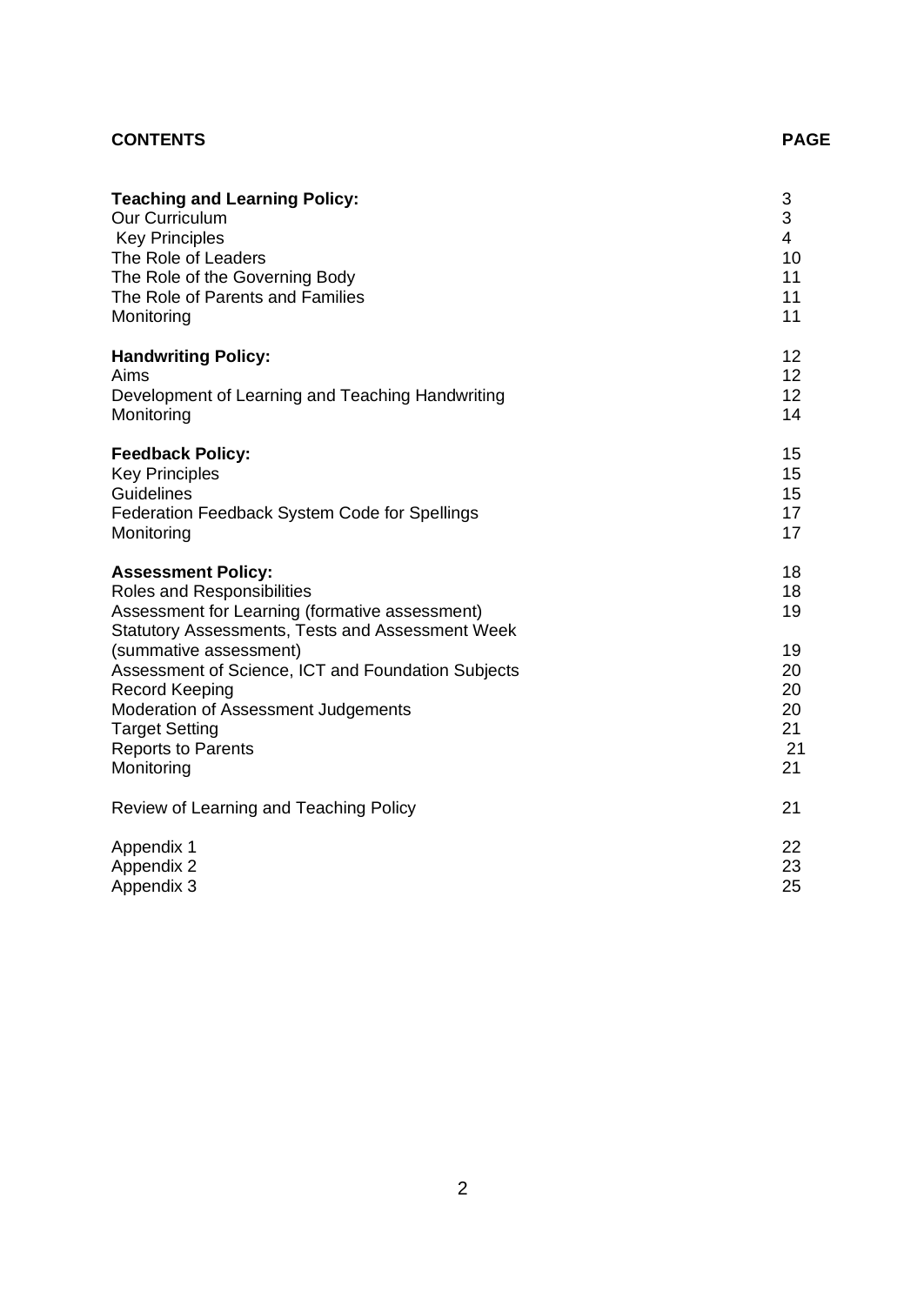# **Learning and Teaching Policy**

At St Thomas à Becket Church of England Federation (which is referred to as the Federation in the rest of this document) we are committed to making the best possible provision for our pupils, in order that they may achieve their full learning potential.

The Federation's prime focus is on **Learning** and **Progress**; to know more and remember more. We aim to equip the pupils with the language to talk about their progress, strengths, skills and areas for improvement. We recognise that the use of effective feedback has a high impact on pupil achievement and learning.

Our focus on **Learning** and **Progress** is underpinned by our Vision as a Church of England Primary School. It is expected that children will "be the best that they can be", while "living life in all its fullness (John 10:10)". In terms of **Learning** and **Progress** this will be evidenced by children striving to show visible progress in their work, enjoying challenge and showing pride in their learning and that of others. The Blackboys Learning Code acts as a framework to help pupils, staff and carers. The House Point System acts as a reward.

With this in mind, the principles of the Church of England Vision of Education has guided School Leaders in the creation of this policy, particularly strands on "**Wisdom, Knowledge and Skills**" and "**Hope and Aspiration**". Our Key Principles for Learning and Teaching are rooted in biblical theology.

We want our pupils to:

- Regard learning as an enjoyable experience
- Become independent, confident learners who reflect on and better their learning through resilience, reflection and resourcefulness.
- Feel safe and be willing to take risks.
- Keep the curiosity and questioning approach to life and learning
- Share and work co-operatively<br>• Regard the rest of the world as
- Regard the rest of the world as an adventure and other cultures and beliefs as valuable ways of living
- To embrace the Blackboys Learning Code (See Appendix One) Be enterprising individuals who contribute to their communities and our society

# **Our Curriculum**

We strive to offer a broad and balanced curriculum through teaching the content of the National curriculum in a creative and flexible way. We are flexible within these structures to ensure *total inclusion* and a curriculum which matches the needs of all. This is just as important for those children with the potential to be working at Greater Depth as those who are vulnerable to underachievement.

Our curriculum: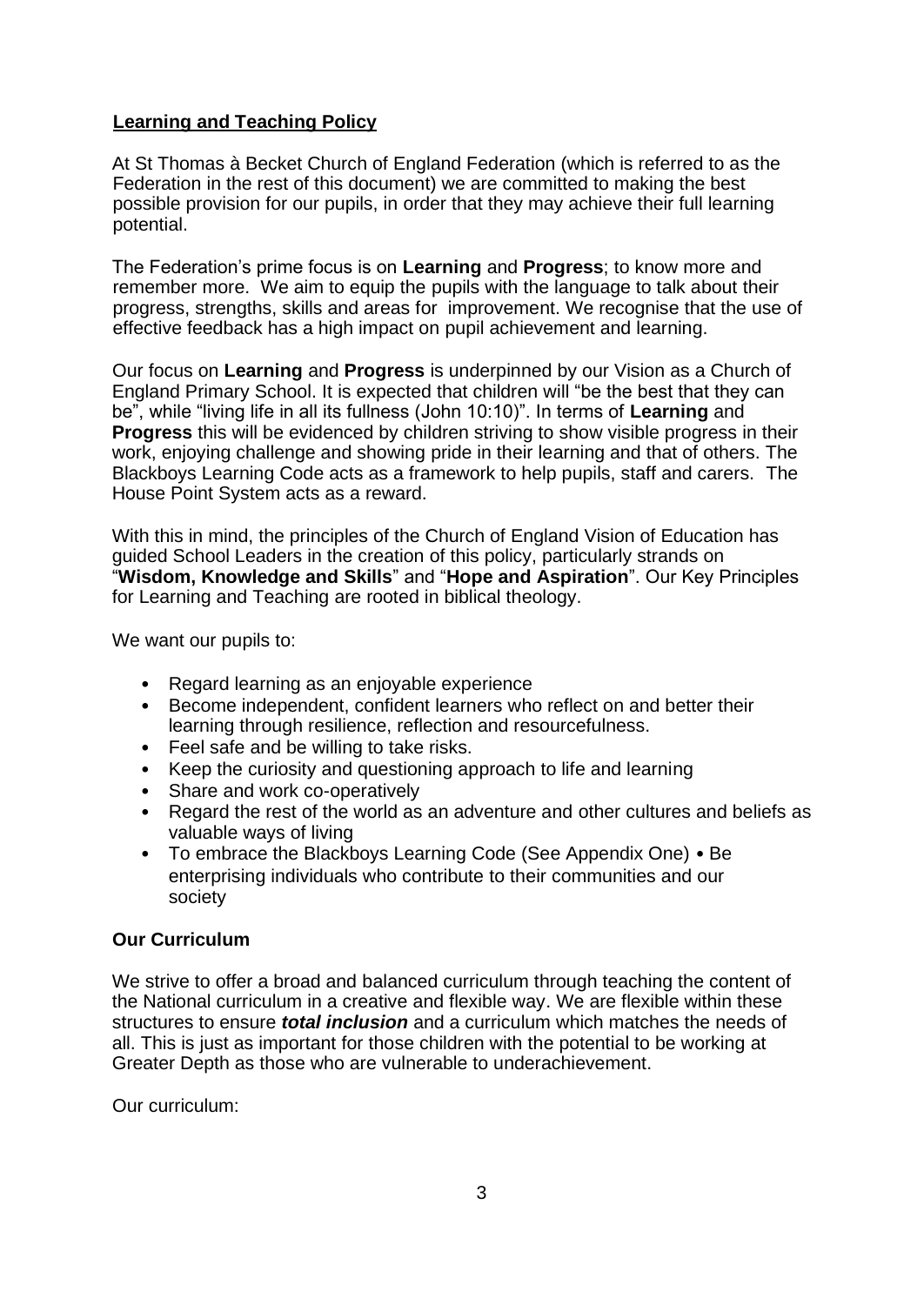- is in line with all statutory requirements from September 2014
- is creative, broad, balanced and organised. It has been designed to provide coherent, sequential learning where links are made to prior and future learning
- is knowledge based and in RE, History, Geography and Science is enquiry led.
- allows for discrete subject teaching within a structured curriculum map.
- demands the teaching of literacy and numeracy daily and ensures that these skills are reinforced in other areas of the curriculum.
- is accessible to all through an inclusive approach to learning
- sets children off on the path to becoming forward thinking
- involves "expert coaches"; groups or individuals who can deepen the learning experience for our pupils, sometimes in the form of outdoor learning or trips.
- creates a buzz and excitement so the children develop a lifelong love for learning
- provides an appropriate level of challenge, that allows children to grow
- develops lively, enquiring minds that think creatively
- realises the children's potential to be active, adaptable citizens in their local and global community

To ensure consistency we have made a whole federation decision that the following should be seen/being used in our schools:

- Role Play and Structured Play
- Time for reflection
- Good inclusive classroom organisation e.g. labelled and accessible equipment,
- Inclusive Strategies to support pupils' Speech, Language and Communication Needs
- Inclusive teaching strategies (promoted by the Inclusion Development Programmes and the Federation's Equality Policy)
- Dyslexia Friendly teaching strategies and resources
- Stimulating and exciting environments and supportive learning displays • Planned opportunities for Outdoor Learning and visits
- Open ended questioning techniques
- Visual Timetables
- French in Key Stage 2
- New technologies
- Enquiry Approach

# **Key Principles**

At the Federation, we believe pupils learn best when:

- $\triangleright$  learning activities are well planned, ensuring rapid progress in the short, medium and long term.
- $\ge$  teaching and learning activities enthuse, engage and motivate children to learn, and foster their curiosity and enthusiasm for learning.
- $\triangleright$  assessment informs teaching so that there is provision for support and extension of learning for each child.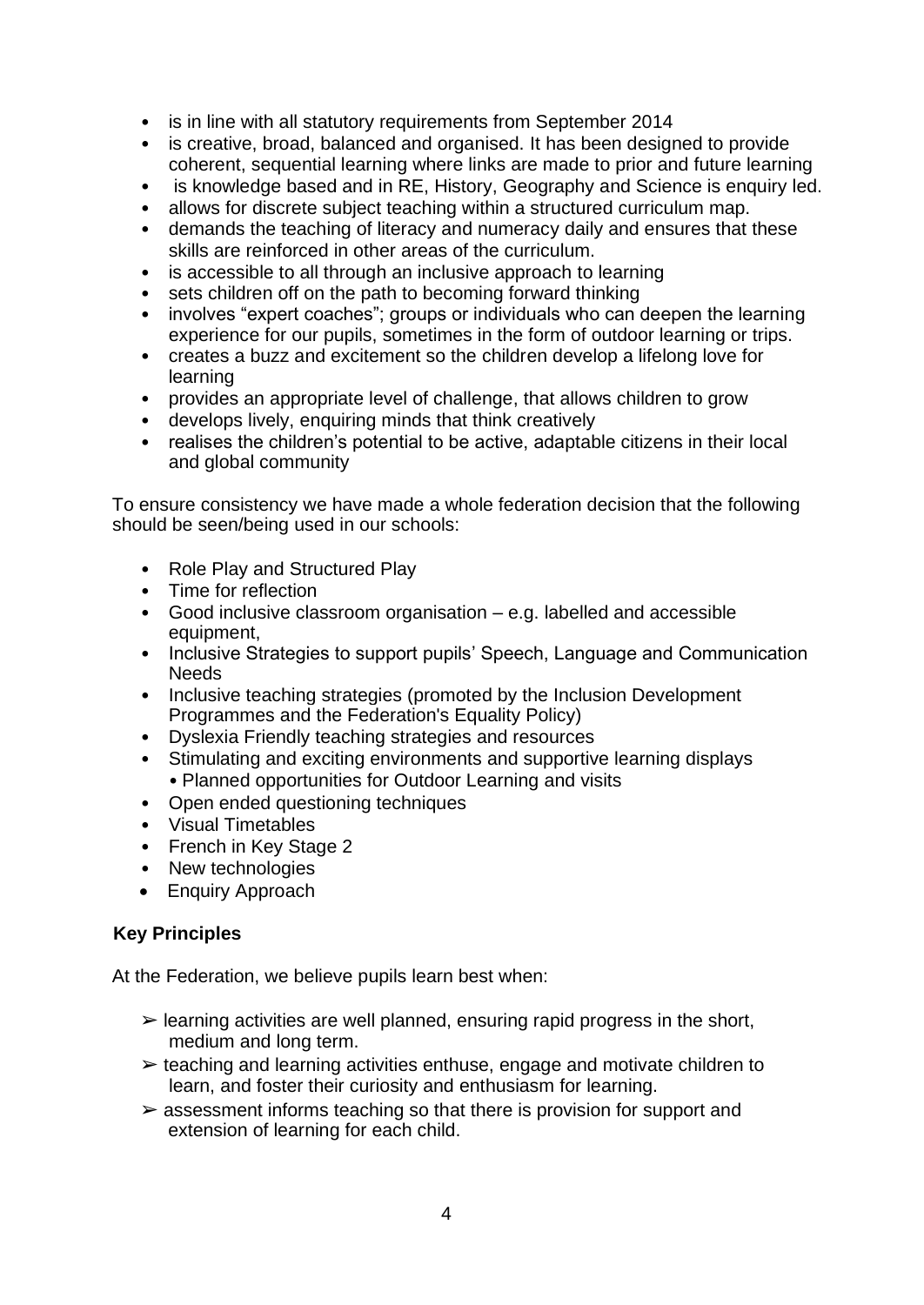- $\triangleright$  the learning environment is ordered, the atmosphere is purposeful, and children feel safe.
- $\geq$  there are strong links between home and their school, and the importance of parental/carer involvement in their children's learning is encouraged, recognised, valued and developed.

#### Key Principle 1:

#### **Children learn best when learning activities are well planned, ensuring rapid progress in the short, medium and long term.**

*"For I know the plans I have for you, declares the Lord, plans to prosper you and not to harm you, plans to give you hope and a future." Jeremiah 29:11* 

THERE WILL BE EVIDENCE IN THE LEARNING ENVIRONMENT OF:

 $\sqrt{\ }$  effective modelling of expectations

✓ focussed learning activities with clear objectives and outcomes ✓ the journey of the learning, from starter to outcome over a period of time. ✓ progress in the children's learning (in their books, on the walls, in conversation, in their learning behaviour)

TEACHERS WILL ENSURE THAT:

- ✓ work is planned, both termly and weekly (three plans: foundation and science, English and mathematics), and electronic plans are filed each week for shared reference (on the staff drive: staff only/planning) (Daily plans used for Class 1)
- ✓ they engage in Continued Professional Development.
- $\sqrt{2}$  planning is appropriate for the age range and includes extension for the quicker graspers.
- ✓ planning files will be monitored by Headteacher and subject leaders and feedback given.
- $\sqrt{\ }$  plans are amended as necessary as the week progresses following assessment for learning. They are available for anyone teaching in the class.
- ✓ termly and weekly plans adhere to the progression of skills and distribution of knowledge found in the Curriculum Map.
- $\sqrt{\ }$  support staff are given copies of or access to the weekly plans
- $\sqrt{2}$  planning is holistic, recognising connections between areas of learning and taking into account the role teaching has in promoting the children's spiritual, moral, social and cultural development.
- $\sqrt{2}$  planning ensures that pupils can make direct links with the wider world.
- $\sqrt{2}$  children who are ready to move on in their learning are given the opportunity to do so. There is no "one size fits all" teaching.
- $\sqrt{\overline{a}}$  pupils are able to make links across areas of the curriculum.
- $\sqrt{2}$  plans are shared with parents once a term and that they receive a copy of a medium term planning grid. These documents are also available of the school's within the Federation websites.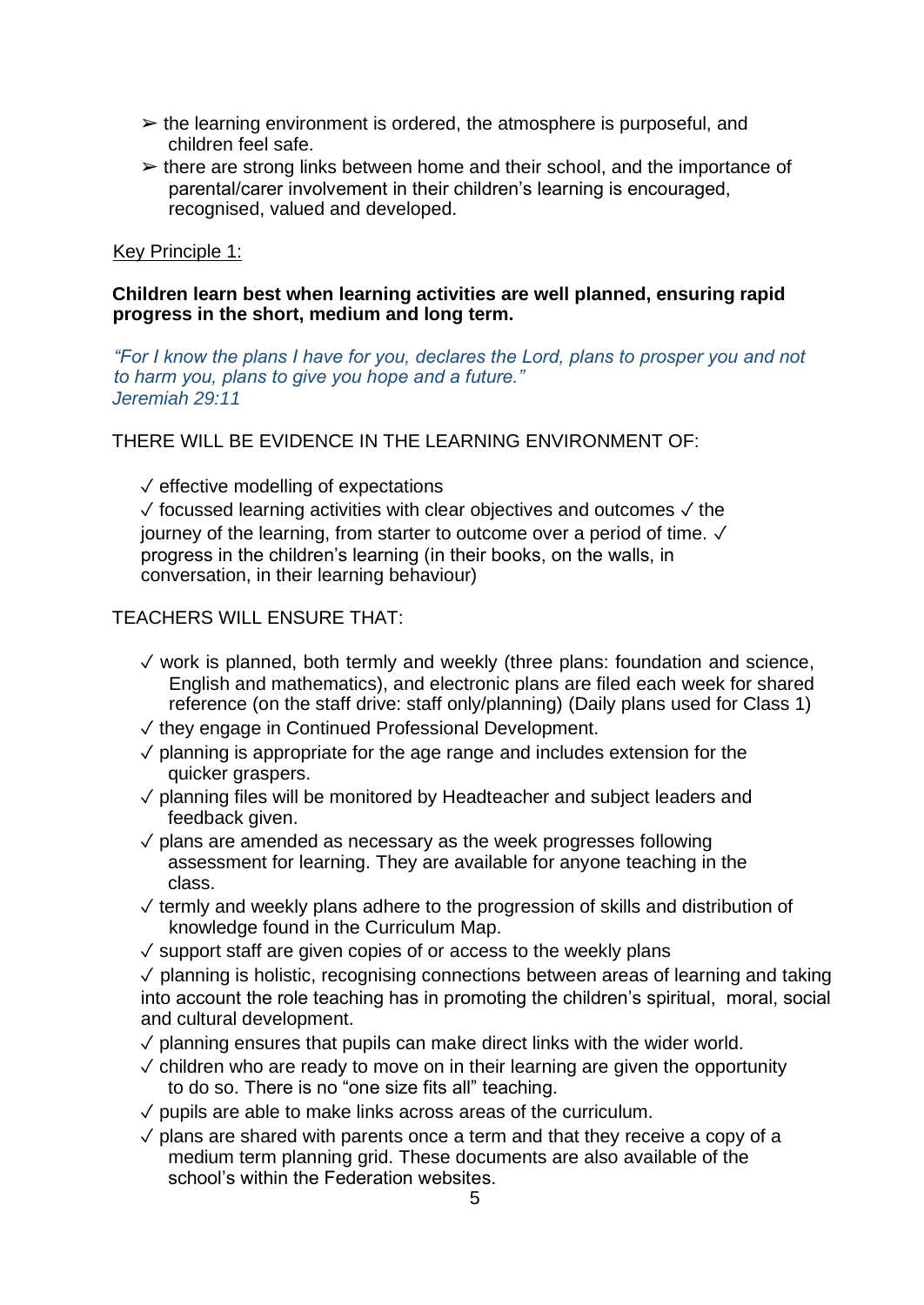#### IMPLICATIONS FOR THE WHOLE SCHOOL WILL BE:

✓ there are Curriculum Maps in place that are broad and balanced and is revised as necessary.

✓ subject documents are in development.

 $\sqrt{a}$  monitoring cycle is in place to support the progress of individuals and groups of learners in core subjects: Pupil Progress Meetings, lesson observations, planning scrutiny, book-looks.

✓ 5 Key Concepts for science and foundation subjects will ensure links are made between year groups to provide a depth of continuity. See Appendix **Three** 

#### Key Principle 2

**Children learn best when teaching and learning activities enthuse, engage and motivate them to learn, and when they foster their curiosity and enthusiasm for learning.** 

*"Each one must give as he has decided in his heart, not reluctantly or under compulsion, for God loves a cheerful giver." 2 Corinthians 9:7* 

#### THERE WILL BE EVIDENCE IN THE LEARNING ENVIRONMENT OF:

- $\sqrt{2}$  teaching that supports the development of skills and knowledge, making learning accessible and motivating for children.
- ✓ learning-activities will be planned to enthuse pupils so that they persevere when faced with difficult problems and are keen to succeed and learn more when faced with challenge.
- $\sqrt{a}$  pace of learning that is optimised for progress.
- ✓ children's home-learning being valued.
- ✓ children learning and working independently, but able to cooperate positively should the task need it.
- $\sqrt{\frac{1}{10}}$  children enjoving their learning.
- $\sqrt{ }$  use of concrete apparatus and models where appropriate.

#### TEACHERS WILL MAKE SURE THAT:

- $\checkmark$  well-judged and effective teaching strategies successfully engage pupils in their learning.
- $\checkmark$  Subject knowledge is well researched, relevant and age appropriate.
- $\checkmark$  pupils who grasp concepts rapidly will be challenged through being offered rich and sophisticated problems and those who are not sufficiently fluent with earlier material will consolidate their understanding through additional practice, before moving on.
- ✓ they use their expertise, including their subject knowledge, to develop pupils' knowledge, skills and understanding in a structured way, across the range of subjects and areas of learning.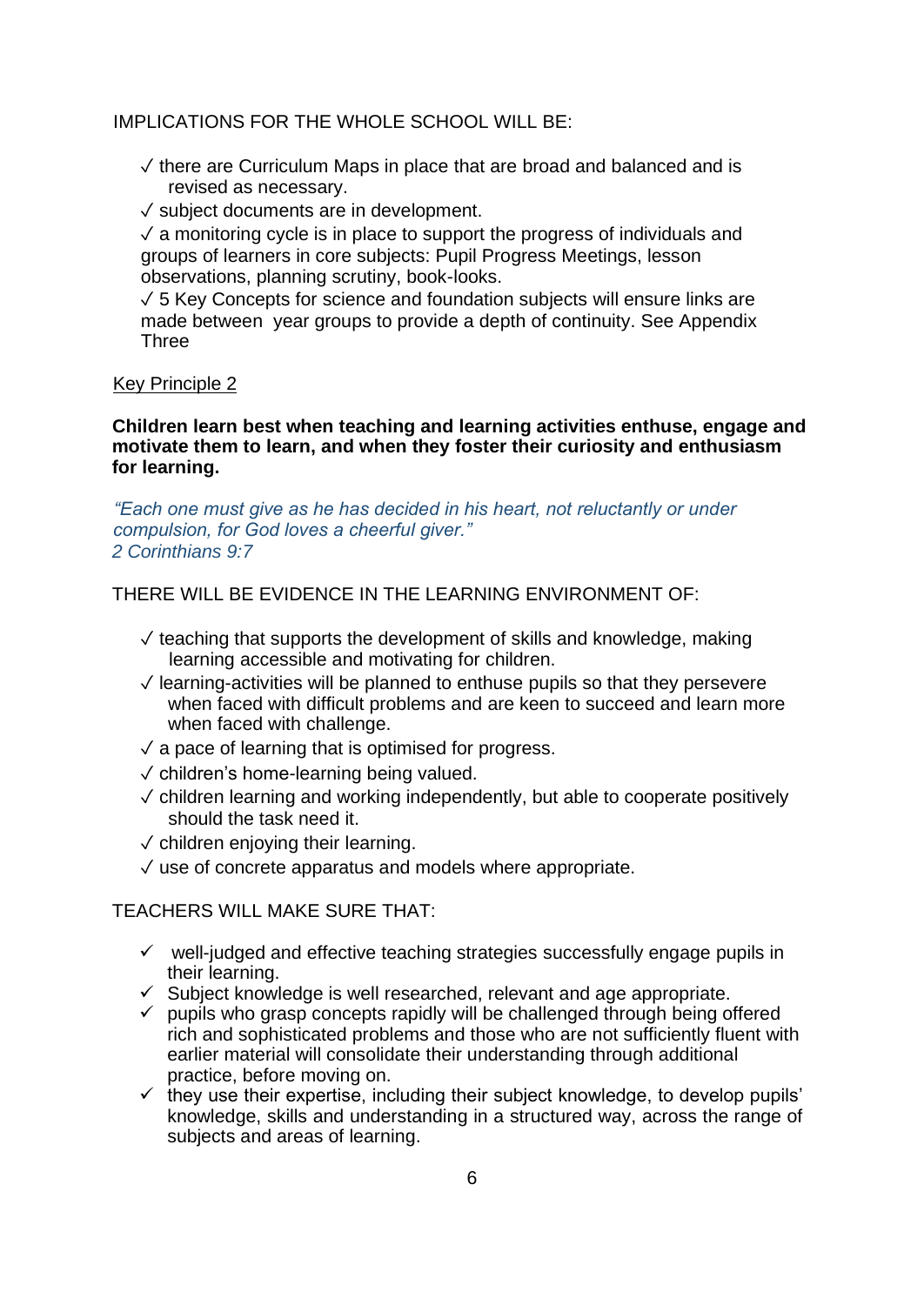- $\checkmark$  well framed questions, knowledgeable answers and the use of discussion, promotes deep learning.
- ✓ Wherever possible, children are writing for a purpose.
- $\checkmark$  they ensure an appropriate ratio of whole class teaching to learning-activity in their teaching.
- $\checkmark$  appropriate home-learning is set to nurture children's enthusiasm and curiosity and develop their understanding in areas under study.

IMPLICATIONS FOR THE WHOLE SCHOOL WILL BE:

 $\checkmark$  learning and learning outcomes, both within schools in the Federation and at home, are celebrated regularly in public forums such as Celebration Assemblies, Newsletters, Cup Assemblies and through our websites and social media. House Points are given to reward good learning and good work.

#### Key Principle 3

#### **Children learn best when assessment informs teaching so that there is provision for support and extension of learning for each child.**

#### *"Having gifts that differ according to the grace given to us, let us use them." Romans 12:6*

THERE WILL BE EVIDENCE IN THE LEARNING ENVIRONMENT OF:

- $\checkmark$  children using frequent and accurate feedback from teachers, both oral and written, to improve their learning – *e.g. redrafting writing, one-to-one work with the teacher.*
- $\checkmark$  children who are motivated to learn through activities that build on their prior attainment and issue challenge that is pitched at a level that is achievable when they work hard and try their very best.
- $\checkmark$  children with specific learning needs receiving support at the time and level it is required to optimise their learning.
- $\checkmark$  pupils supporting one another where appropriate.
- $\checkmark$  testing is used to measure progress and, through Question Level Analysis, spots strengths and weaknesses in a cohort or individuals.
- $\checkmark$  pupils using success criteria and learning models to self and peer assess their work.
- $\checkmark$  independent learning, where children are fully aware of what they need to do to improve.
- $\checkmark$  mastery learning which focuses on problem solving, applications of principles, analytical skills, and creativity.

TEACHERS WILL MAKE SURE THAT:

- $\checkmark$  the pace and depth of learning is maximised as a result of their monitoring of learning during lessons and any consequent actions in response to pupils' feedback.
- $\checkmark$  marking is frequent, regular and accurate, providing pupils with very clear guidance on how learning-outcomes can be improved.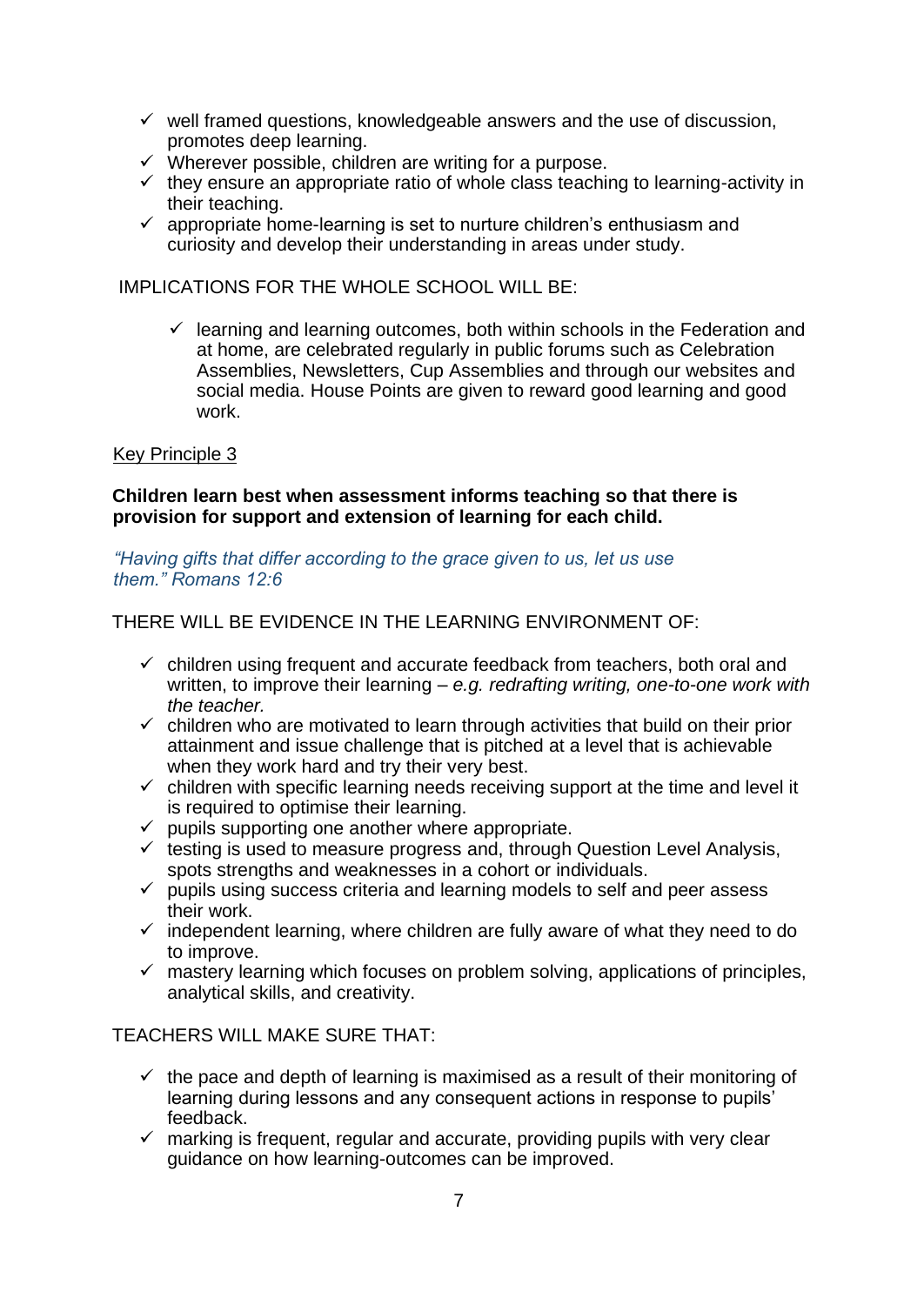- $\checkmark$  the agreed marking code is used consistently
- $\checkmark$  they have high expectations for all children
- ✓ they keep agreed assessment records (Reading Records, Phonic Tracker Sheets, WAC sheets, test results) and submit data three times a year to enable Pupil Data Tracking (reading, writing, mathematics, RE and PSHE. Other subjects when developed.)
- $\checkmark$  they are informed of next step in learning in pupil progress meetings six times a year.

IMPLICATIONS FOR THE WHOLE SCHOOL WILL BE:

- $\checkmark$  there is an Assessment Policy in place that ensures consistency of practice.
- $\checkmark$  there is an efficient system of Pupil Data Tracking in place; data is scrutinised rigorously in Pupil Progress Meetings involving teachers and members of the Senior Leadership Team; this data is utilised in the deployment of resources.
- $\checkmark$  there is an Inclusion Team to support members of staff, children and parents in their teaching and learning, providing advice and intervention where necessary.

#### Key Principle 4

#### **Children learn best when the learning environment is ordered, the atmosphere is purposeful and they feel safe.**

#### *"I know that you can do all things; no purpose of yours can be thwarted." Job 42:2*

THERE WILL BE EVIDENCE IN THE LEARNING ENVIRONMENT OF:

- $\checkmark$  an atmosphere of mutual respect between adults and children.
- $\checkmark$  children are safe to have an idea, give an opinion, be wrong, make friends.
- $\checkmark$  children who feel secure to speak and act freely, enjoying freedom from bullying and harassment that may include prejudice-based bullying related to special educational need, sexual orientation, sex, race, religion and belief, gender reassignment or disability. (see PSHE curriculum map and resources)
- $\checkmark$  children's high self-esteem, with all children feeling valued and secure.
- $\checkmark$  clutter free, purposeful classrooms and shared areas.
- $\checkmark$  the school learning code, vision and values.
- $\checkmark$  challenge, and children taking up a challenge.
- $\checkmark$  children's work displayed around the classroom and their school for others to appreciate and admire and to show progress of current cohorts.
- ✓ organisation of classroom routines and resources to optimise learning.

# TEACHERS WILL MAKE SURE THAT:

- $\checkmark$  they teach children how to behave well.
- $\checkmark$  behaviour for learning encourages progress.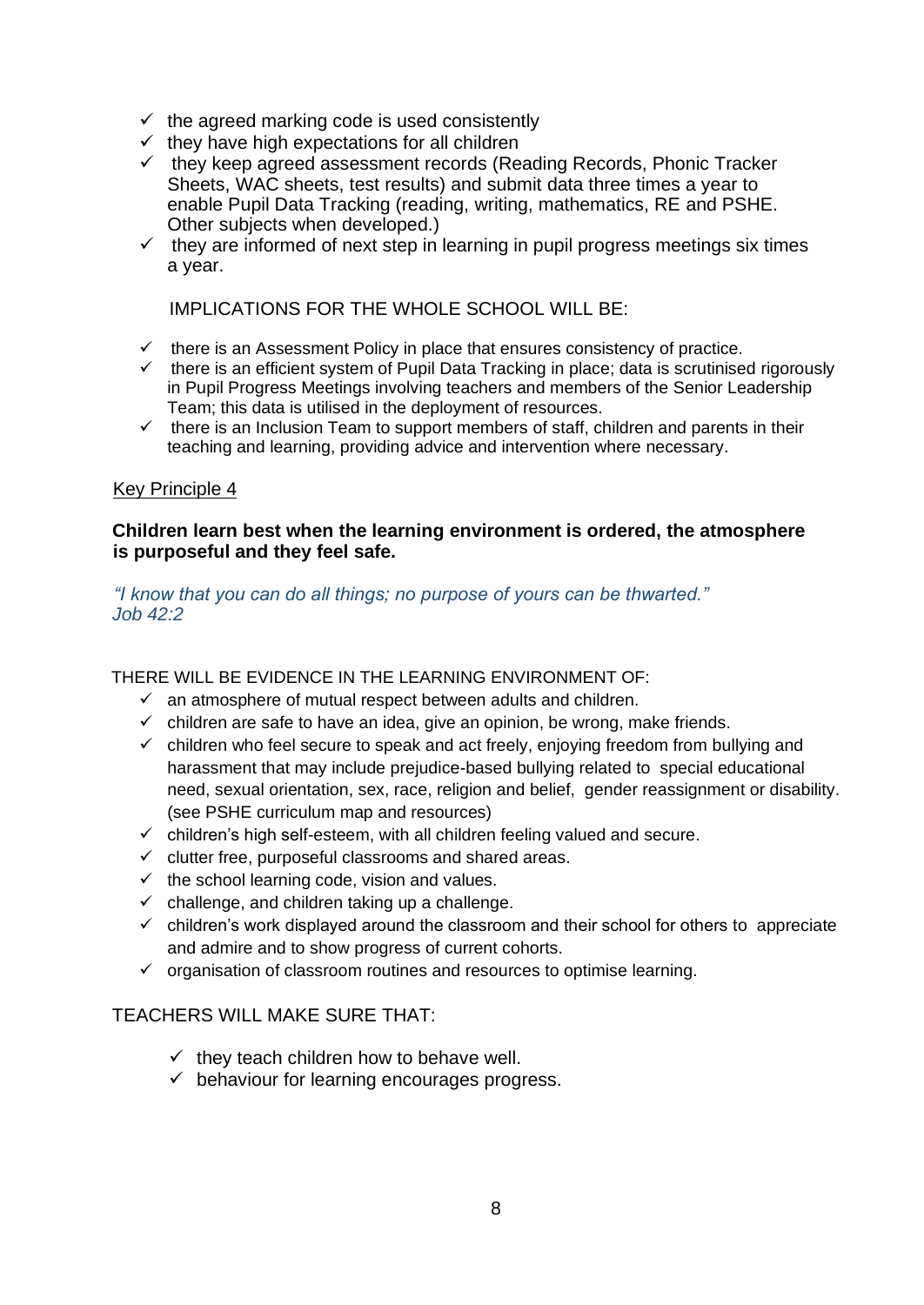$\sqrt{ }$  they employ positive strategies for managing children's behaviour that help pupils understand the Federation's expectations and that these strategies are underpinned by the clear range of rewards and sanctions set out in the Federation's Behaviour Policy, and these are applied fairly and consistently.

- $\sqrt{2}$  good behaviour is modelled by them at all times in their interaction with children and other adults with conflict dealt with in a calm and fair manner.
- ✓ children will be encouraged in their learning and their efforts will be praised both in the classroom and in assemblies in line with the School Learning Code and House Point system.
- $\sqrt{\ }$  classrooms are productive and purposeful spaces.
- ✓ any feedback will be constructive.

IMPLICATIONS FOR THE WHOLE SCHOOL WILL BE:

- $\sqrt{a}$  clear Behaviour and Relationships Policy is in place and all adults working in the Federation have a complete understanding of its content so that it is applied fairly and consistently across the whole Federation.
- ✓ high expectations of behaviour, including children's attendance and punctuality at school, are communicated to, and shared by, all children, parents and members of staff.
- ✓ safeguarding procedures are in place and are followed consistently.

 $\sqrt{ }$  There is a consistent expectation of high quality display throughout the schools within the Federation. This includes backing paper or ideally hessian, border, bordered work, title and explanation.

#### Key Principle 5

#### **Children learn best when there are strong links between home and their school, and the importance of parental involvement in their children's learning is recognised, valued and developed.**

*Never forget these commands that I am giving you today. Teach them to your children. Repeat them when you are at home and when you are away, when you are resting and when you are working. Deuteronomy 6:6-7* 

# THERE WILL BE EVIDENCE IN THE LEARNING ENVIRONMENT OF:

✓ children's home-learning being valued, both work resulting from tasks and activities set by the teacher and work occurring independently of the school.

✓ parents who engage with school events associated with learning i.e. Phonics workshops.

 $\checkmark$  a website which supports learning at home.

✓ Recognition for the use of Mathletics TT Rockstars and Purple Mash websites.

TEACHER'S WILL MAKE SURE THAT:

 $\sqrt{\ }$  feedback about the pupils' attitude to home learning is discussed in the first parent consultation of the year.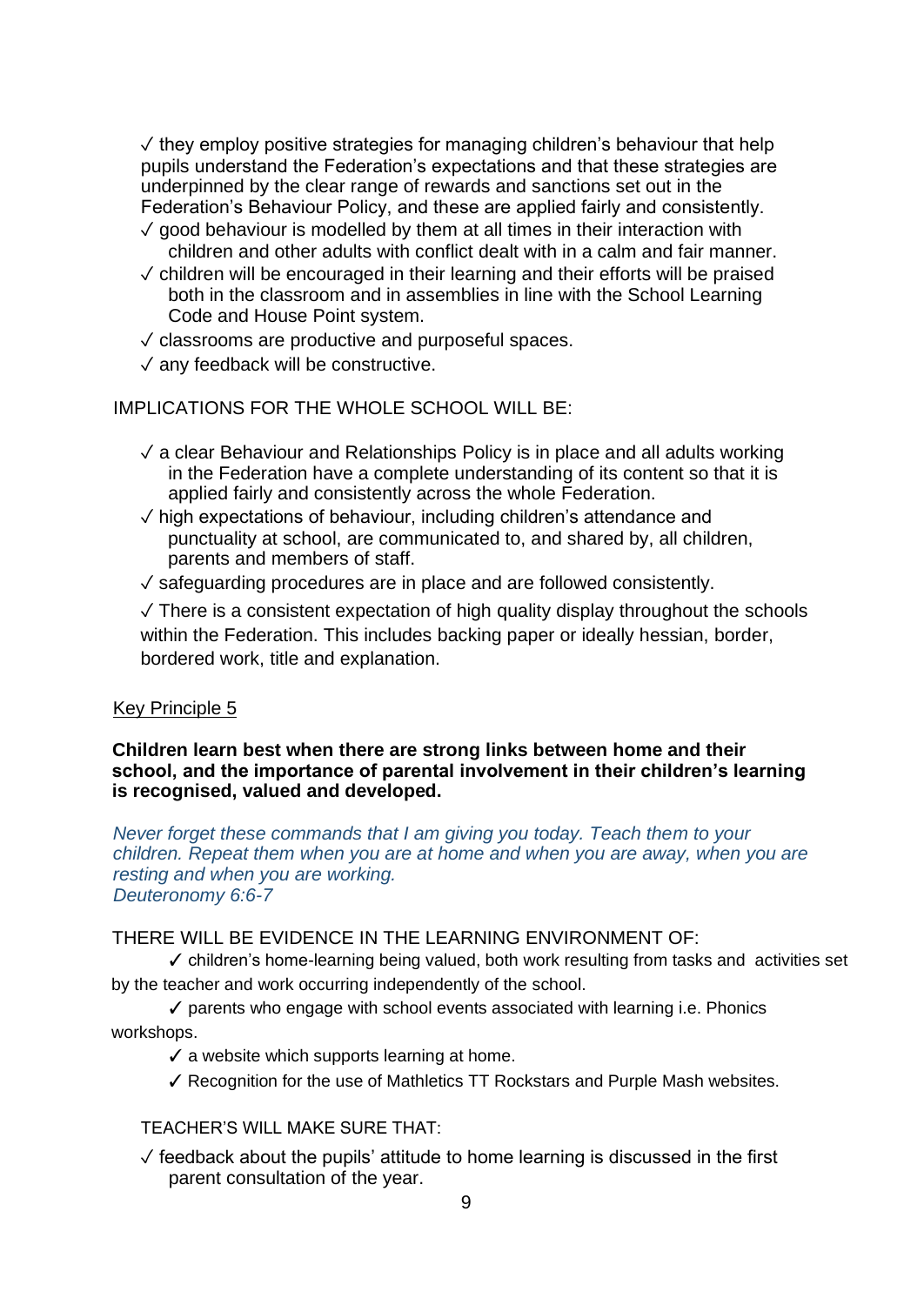$\sqrt{2}$  parents know how they can support their child's learning at home or in their school through subject specific workshops.

 $\sqrt{ }$  they are approachable and available to parents (by appointment if necessary). ✓ information about class trips, class and school events, and other relevant topics are communicated efficiently to parents via text, letter or email.

- $\sqrt{2}$  parents are welcomed to help in their classrooms and /or around their school.
- ✓ they set appropriate home-learning activities to develop children's understanding of topics covered in class and to promote writing for purpose.

IMPLICATIONS FOR THE WHOLE FEDERATION WILL BE:

- ✓ ensure parents are informed about schools within the Federation events and relevant topics through regular newsletters, letters, text messaging, notice boards and the schools within the Federation websites.
- ✓ facilitate parental involvement through the provision of dedicated space for formal and informal meetings and through support for a vibrant parent, teacher association.

# **The Role of Leaders**

The Headteacher and Middle Leaders must thoroughly and accurately monitor and assess the impact of teaching on learning. They must also be able to call on a range of strategies which support teachers in striving for the very best teaching and learning in their classrooms. In addition, they must be ready to challenge teachers and teaching assistants to achieve good or outstanding outcomes for the pupils including progress. All leaders should demonstrate at all times that pupils' needs are at the centre of what everyone in the Federation does. We work as a community encouraging everyone to live well together.

Strategies to support the consistent delivery of good or outstanding teaching:

- ✓ being a role model.
- ✓ providing constructive feedback based on sound evidence and next steps which will benefit the progress and attainment of the pupils.
- ✓ monitoring the response to feedback and next steps.
- ✓ well focused CPD (Continuous Professional Development).
- ✓ sharing best practice (e.g. in planning, directing Teaching Assistants (TA), resourcing etc.)
- ✓ finding other, external forms of support where necessary.
- ✓ sustaining a culture which encourages a professional dialogue about what 'good' and 'outstanding' means.

All monitoring is constructive and members of staff are mutually supportive.

The Headteacher and Middle Leaders of the Federation monitor the standards of learning and teaching on an ongoing basis. They will use a range of strategies to gain a clear and accurate picture of pupil attainment and progress.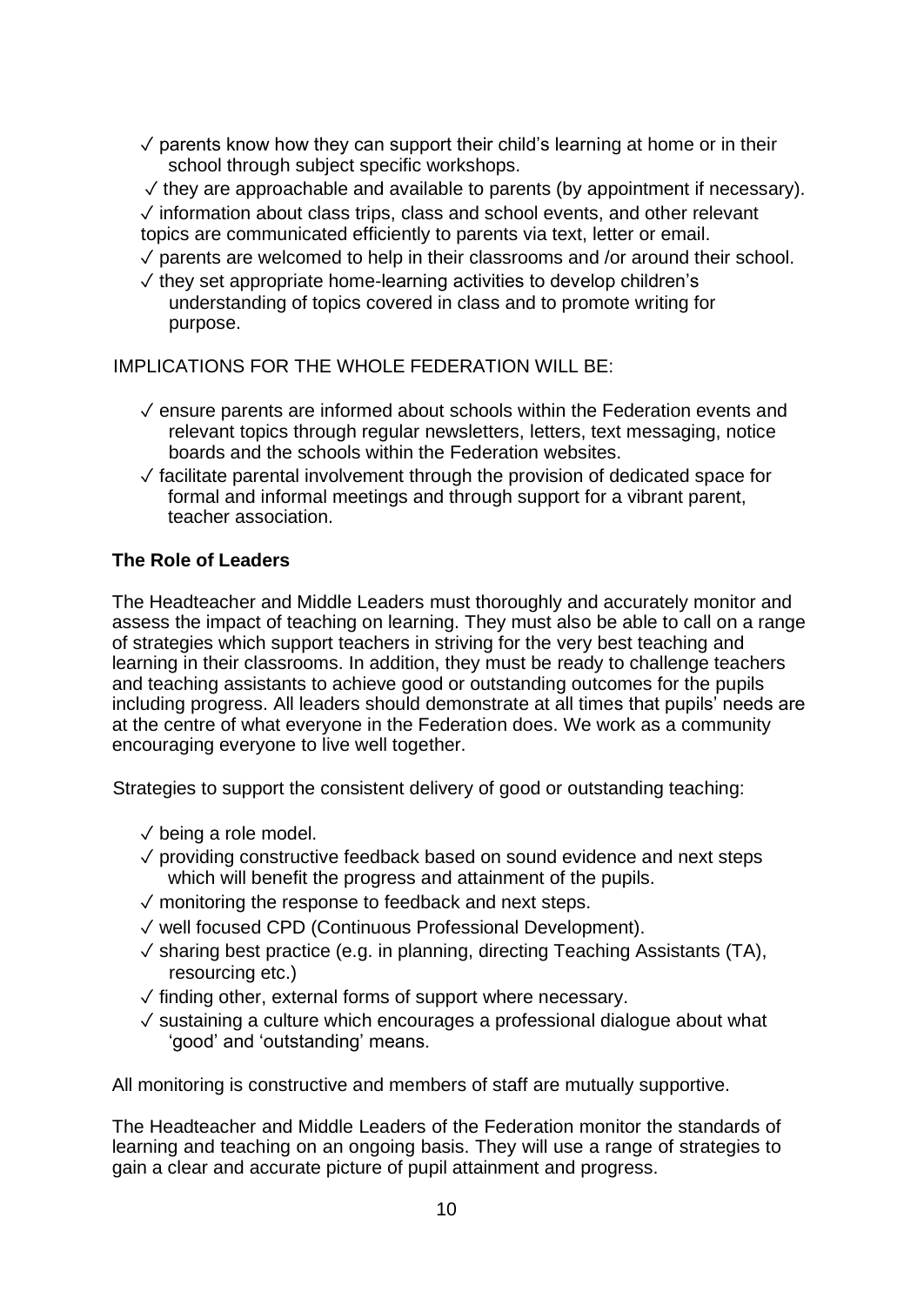Some strategies:

- ✓ Assessment of teaching and learning feedback provided.
- ✓ 10-20 minute 'drop-ins'
- ✓ Learning Walks
- ✓ Work scrutiny
- ✓ Pupil conferencing
- ✓ Parent surveys
- ✓ Teacher/TA meetings/discussions
- ✓ Planning scrutinies
- ✓ Progress data analysis
- ✓ Progress meetings
- ✓ Moderation of work across both the Federation and other alliances.

The Headteacher may also use other agencies at times, such as: Local Authority advisors, Diocesan advisors, specific consultants.

# **The Role of the Governing Body**

- $\sqrt{ }$  The governors support the monitoring and reviewing of teaching and learning.
- $\sqrt{}$  They help allocate resources.
- ✓ They make sure the Federation buildings are used to support successful teaching and learning and that they are safe.
- $\sqrt{ }$  They monitor pupil progress and attainment to determine the impact of teaching strategies.
- ✓ They ensure that professional development and Appraisal and Capability procedures promote high quality teaching and learning.
- ✓ They ensure Health and Safety regulations are followed in teaching strategies.
- $\sqrt{ }$  Take part in the schools within the Federation self-review processes.

# **The Role of Parents and Families**

Parents and carers are powerful influences on their children. Their support for the aims of the Federation is a key element in success for their children. They are responsible for actively encouraging pupils to:

- $\sqrt{2}$  Be positive about learning at home and at their school.
- $\sqrt{2}$  Be at school every day, on time, in uniform and with their PE kit, homework, reading books and water bottle.

Parents are responsible for:

- ✓ Communicating with their school about matters which may concern their child.
- ✓ Attending parent meetings.
- ✓ Responding/replying to letters as soon as possible.
- ✓ Supporting Federation Policies on homework, uniform, behaviour and so on.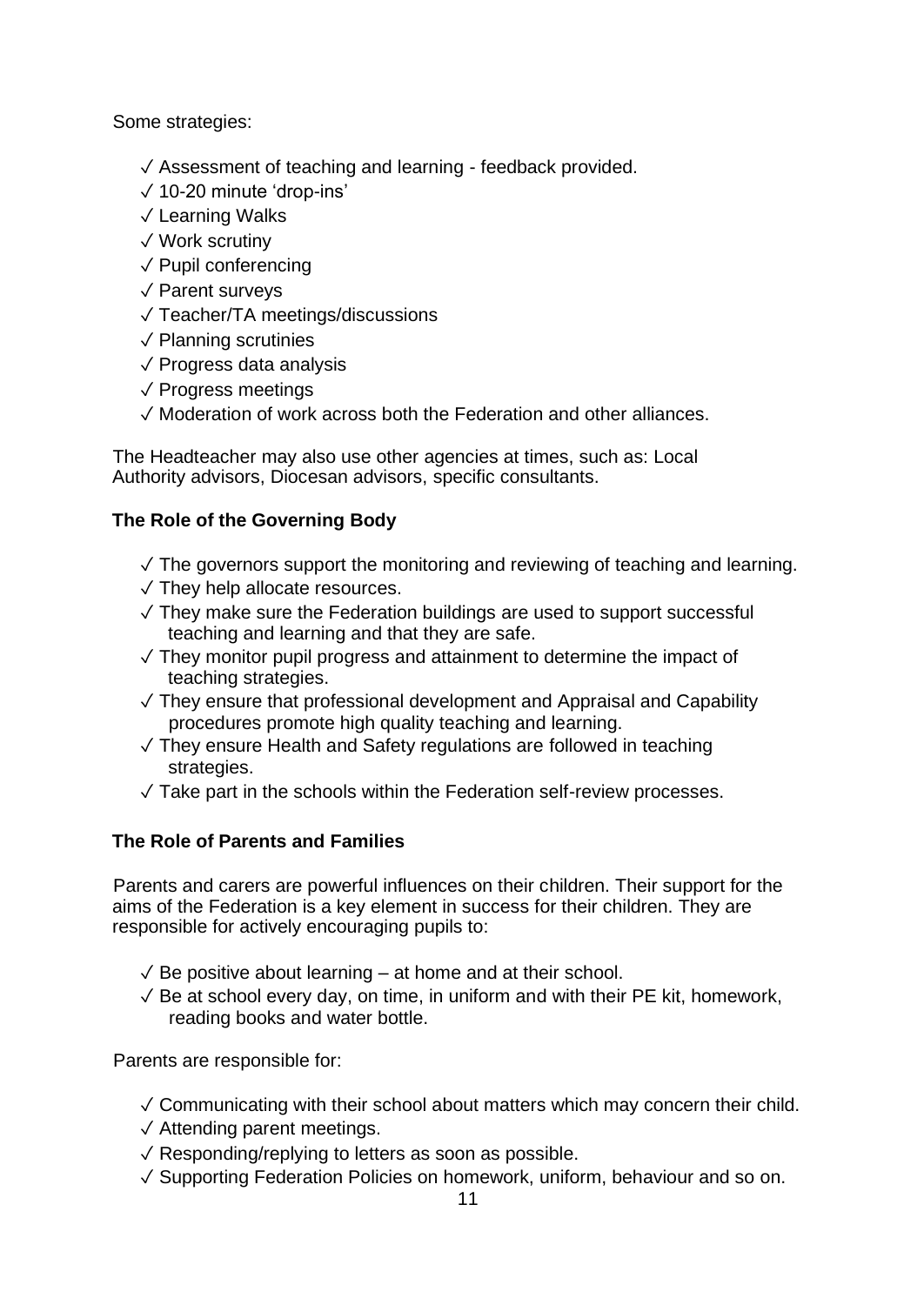$\sqrt{2}$  Reading daily with their child/children and support them in their homework tasks.

✓ Keeping informed about their school activities by reading newsletters, looking at the website, reading the notice boards, reading and responding to letters, texts and other forms of communications sent.

# **Monitoring**

The implementation of this policy will be monitored by Headteacher and Governing Body.

# **Handwriting Policy**

The Federation introduces all pupils to cursive handwriting when ready, with the majority exploring pre-cursive font from year 1, and with an expectation of fully cursive in year 3. The Federation believes this develops confidence, accuracy and fluency and improved presentation.

The rules of the Cursive Style help:

- to minimise confusion for the pupil as every letter starts on the line with an entry stroke and leads out with an exit stroke.
- with the flow of Cursive Writing as letters naturally flow into each other, it is impossible to write separate letters without joining.
- form spacing between words as the pupil develops whole word awareness. • develop a pupil's visual memory.
- all pupil's writing skills regardless of academic ability
- to develop skills of punctuation and grammar.
- **Aims**
- To provide equal opportunities for all pupils to achieve success in handwriting. • To produce clear, concise, legible handwriting.
- To present work to a variety of audiences neatly.
- To develop accuracy and fluency.<br>• To help children recognise that ha
- To help children recognise that handwriting is a form of communication and as such should be considered important in order for it to be effective. • To promote confidence and self-esteem.
- To encourage children to take pride in their work.<br>• To help children recognise that handwriting as a li
- To help children recognise that handwriting as a life-long skill and will be a fundamental element of all forms of written communication throughout their lives.

*"You shall eat the fruit of the labour of your hands; you shall be blessed, and it shall be well with you." Psalm 128:2*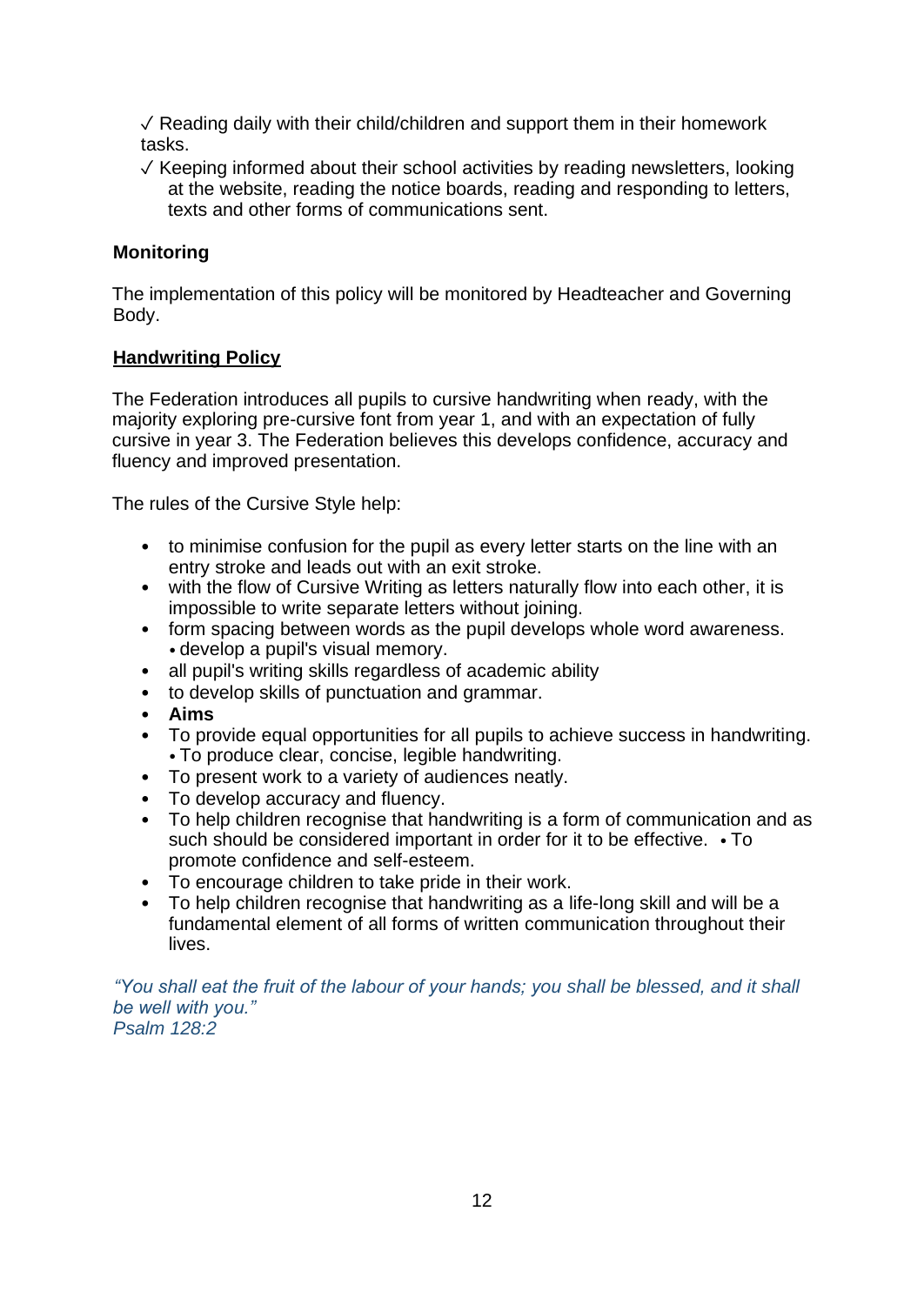# **Development of Learning and Teaching Handwriting**

On entry, pupils are involved in a variety of activities to develop essential pre-writing skills in line with the EYFS Areas of Learning. They are encouraged to work towards a tripod grip.

Activities to develop gross motor control may include: rolling hoops and running with a hoop, ribbon movement, chalking, painting on a large scale, pencil lacing and Interactive White Board use.

Activities to develop fine motor control may include: sand, mark making trays and tools, tracing, colouring within guide lines and pictures, pattern work, using glue spreaders in small pots, painting with the tips of the fingers, cotton buds, plasticine and threading.

Pupils are introduced to actual letter formation in conjunction with the introduction of phonics skills. They are taught where to start the letter for ease of introduction of pre cursive script later. Also, during Reception, children are taught correct number formation, starting at the top each number (we use open 4s and english 7s)

Practise of particular high frequency words helps to develop good visual and writing habits e.g. 'the', 'and'. Usually by the end of the EYFS, all pupils will have been introduced to all letters of the alphabet and introduced to more independent writing. Pupils practise their names with the aim being neatly and by memory.

As pupils move to Year 1 the skills acquired in the Foundation Stage are continued, consolidating correct formation, concentration and accurate work.

The leading lines and trailing flicks on individual letters are introduced in groups of similarly formed letters and practice of these takes places in short regular bursts. This stage is known as pre-cursive as it is unlikely the child will be completely joining yet. The teacher then models writing on the board and the children are given the opportunity to practise their letters on whiteboards or paper. As the children progress through Year 1 and into Year 2, they may use the individual leading lines to join pairs and groups of letters.

The Cursive Style continues to develop through close links within the New Curriculum.

#### Pen Licence

In Key Stage 2, pupils can earn their pen licence once a well-presented cursive handwriting style has been established and is consistent in a range of exercise books. This is an expectation within year 3.

The standard of handwriting must be maintained in order to keep the licence throughout Key Stage 2.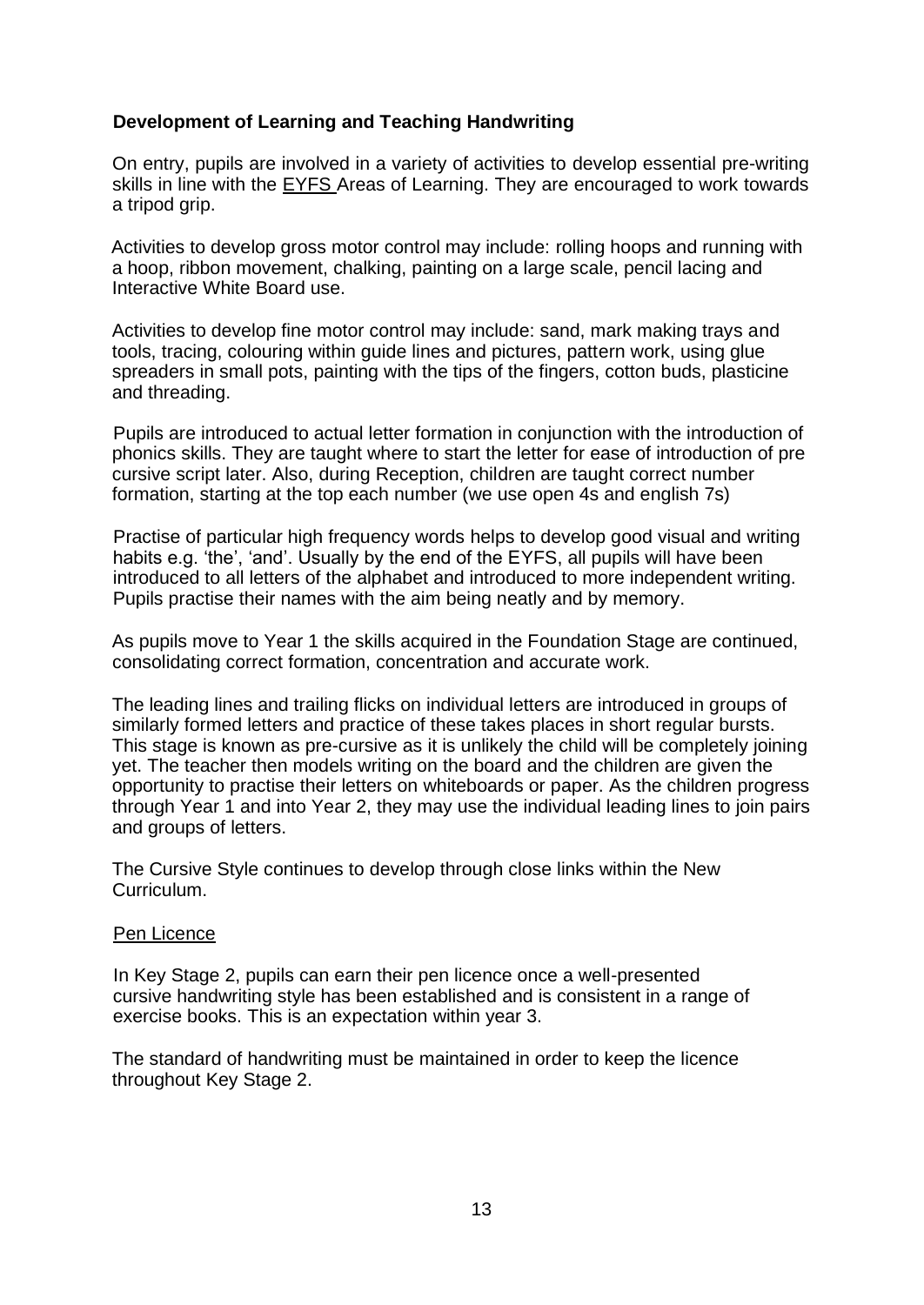# The Use of ICT

When appropriate, teachers use the screen in direct teaching: use of the lined writing templates are an essential tool for learning, as the teacher can demonstrate the correct letter formation and joins clearly to the whole class at once if necessary.

Younger children rehearse 'large letters/joins' on a blank screen, using different colours and thicknesses of line.

#### Handwriting and Reading

Within Federation Schools, pupils are exposed to both cursive and print styles as well as commercial print. They develop awareness for reading in print and writing in cursive side by side in their learning, such as prompts around classrooms/their school – teachers lettering, labels on displays/teaching aids e.g. alphabet on tables and through teachers modelling of writing.

#### Left Handed Pupils

Each left-handed pupil is identified to ensure that writing conditions are suitable. The following guidelines are useful to help left-handed children.

Guidelines for writing left-handed:

• The pupil sits towards the left of their partner leaving plenty of space for writing on the left side of his/her – mid line (this allows maximum space for arm movement).

#### Pupils with Difficulties

Sometimes some pupils may experience difficulties and these will be addressed through an adapted approach and appropriate levels of support.

# **Monitoring**

The presentation of all work is regularly monitored through book looks and learning walks.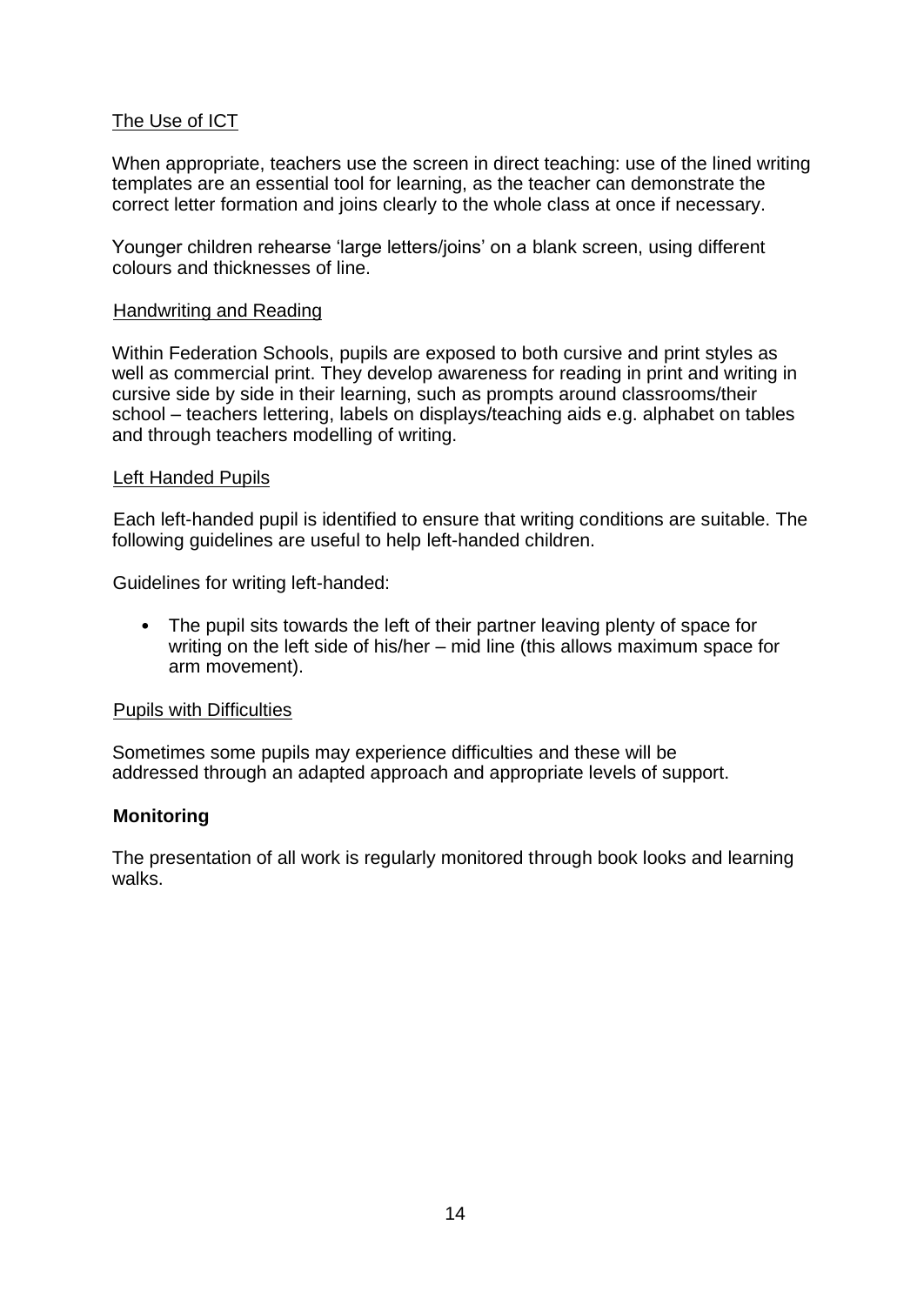# **Feedback Policy**

The Federation's intention is to feedback on pupil's work in such a way that it is likely to accelerate their learning and progress, develop their self-confidence and selfesteem, and provide opportunities for developing individual reflection, selfassessment and evaluation.

As a result of this policy there will be greater consistency in the way that pupil's work is marked across the National Curriculum Key Stages.

# **Key Principles**

- $\triangleright$  Feedback of pupil's learning can have different roles and purposes at different times and can involve both written and verbal feedback. *"Why, even the hairs of your head are all numbered. Fear not; you are of more value than many sparrows." Luke 12:7*
- $\triangleright$  When appropriate/possible, teachers should provide individual verbal feedback to pupils. A record of this feedback may well be recorded in books or using other methods. "*If even lifeless instruments, such as the flute or the harp, do not give distinct notes, how will anyone know what is played?" 1 Corinthians 14:7*
- $\geq$  The feedback of pupil's work, either written or verbal, should be regular and frequent. Written feedback is done using a green pen. *"Do your best to present yourself to God as one approved, a worker who has no need to be ashamed, rightly handling the word of truth." 2 Timothy 2:15*
- $\triangleright$  The emphasis of feedback is on a pupil's achievement/progress and to identify the next steps forward for that individual. *"Therefore, my beloved brothers, be steadfast, immovable, always abounding in the work of the Lord, knowing that in the Lord your labour is not in vain." 1 Corinthians 15:58*
- $\triangleright$  Teachers look for strengths before identifying weaknesses when marking work. Feedback will raise self-esteem and self-worth. *"Seek his will in all you do, and he will show you which path to take." Proverbs 3:6*
- $\geq$  Teachers look for opportunities to provide positive public feedback where appropriate to pupils who produce work of a high standard for that pupil. *"Whatever you do, work at it with all your heart, as working for the Lord, not for human masters." Colossians 3:23*

# **Guidelines**

The following agreed procedures should be implemented by all members of staff when correcting pupils work: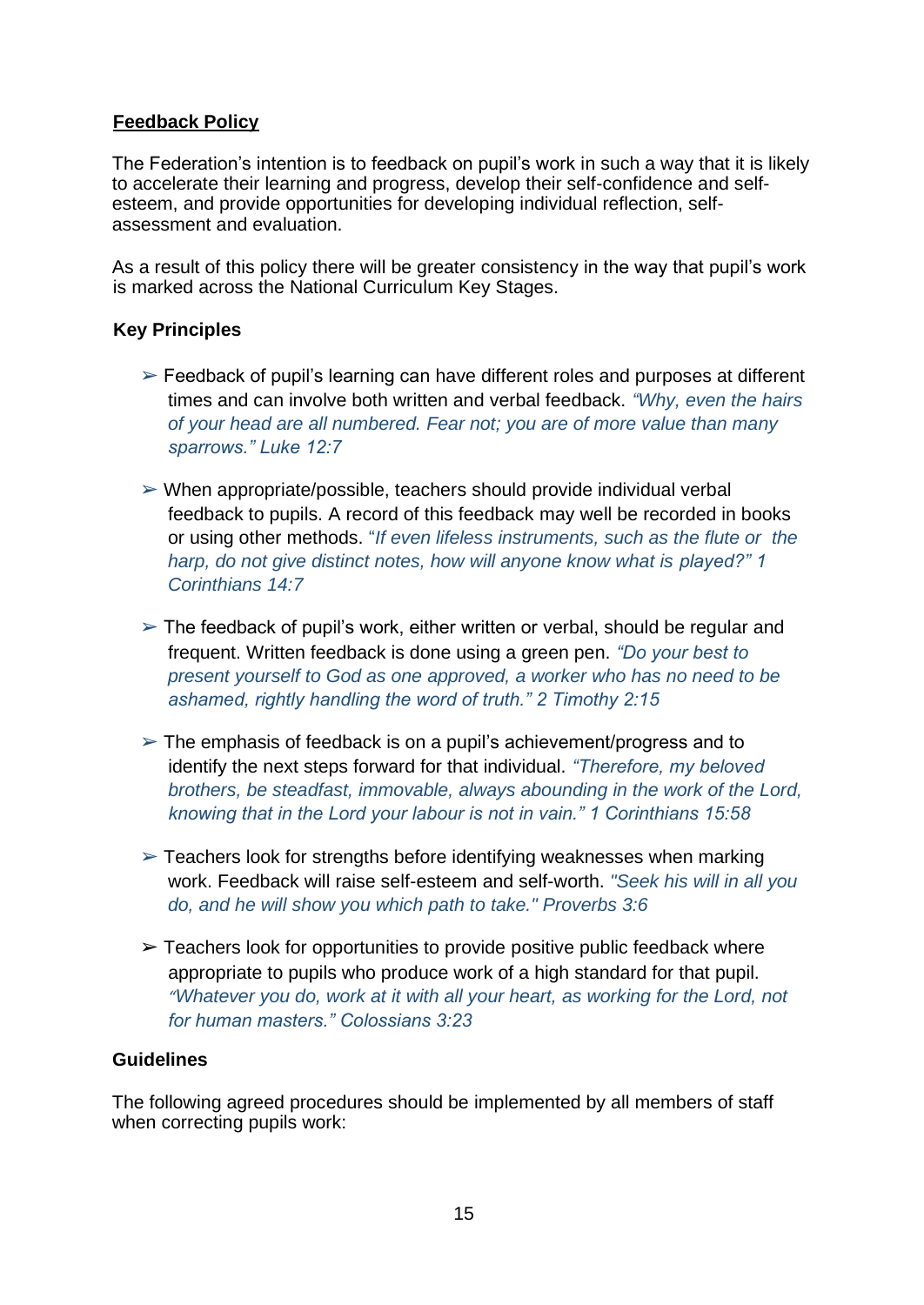- Pupil's work in core subjects English and Maths should be fed-back as soon as possible after completion, wherever possible in the presence of the pupil. A system of symbol feedback will be used in the first instance, especially in Key Stage 1. Science, Religious Education (RE) and foundation subjects will be fed-back and assessed to lesson/subject specific learning objectives. i.e. Science work, feedback on the scientific understanding. English specific targets of Spellings, grammar and handwriting may also be corrected accordingly to the ability of the pupil across curriculum subjects – but no more than three spellings will be highlighted for correction.
- Work that is correct should be fed-back with a tick/stamp and possibly a positive, relevant comment made on the work by the teacher.
- All feedback will be mindful of the pupil's ability and their next step, designed to raise self-esteem and value the individual.
- More in-depth feedback will appear on unaided/extended writing. At Key Stage 1 this will involve using the codes to support understanding of written feedback. In maths, marking will be used to check understanding and aid further development of mental and written strategies.
- It is seen as good practice if part of children's feedback asks them a further challenge question or if the children are asked to extend their work or learning.
- Time is given for pupils to read and act upon the feedback in books; they record their response and answer any questions and correct anything that they have been asked to do. These corrections/edits are carried out using a purple pen.
- Pupils will be given opportunities to redraft and edit their extended writing before feedback by the class teacher.

On occasions, pupils evaluate each other's work, feeding back to the success criteria or learning objective. They aim to make a positive comment and a possible improvement. The teacher will comment on this.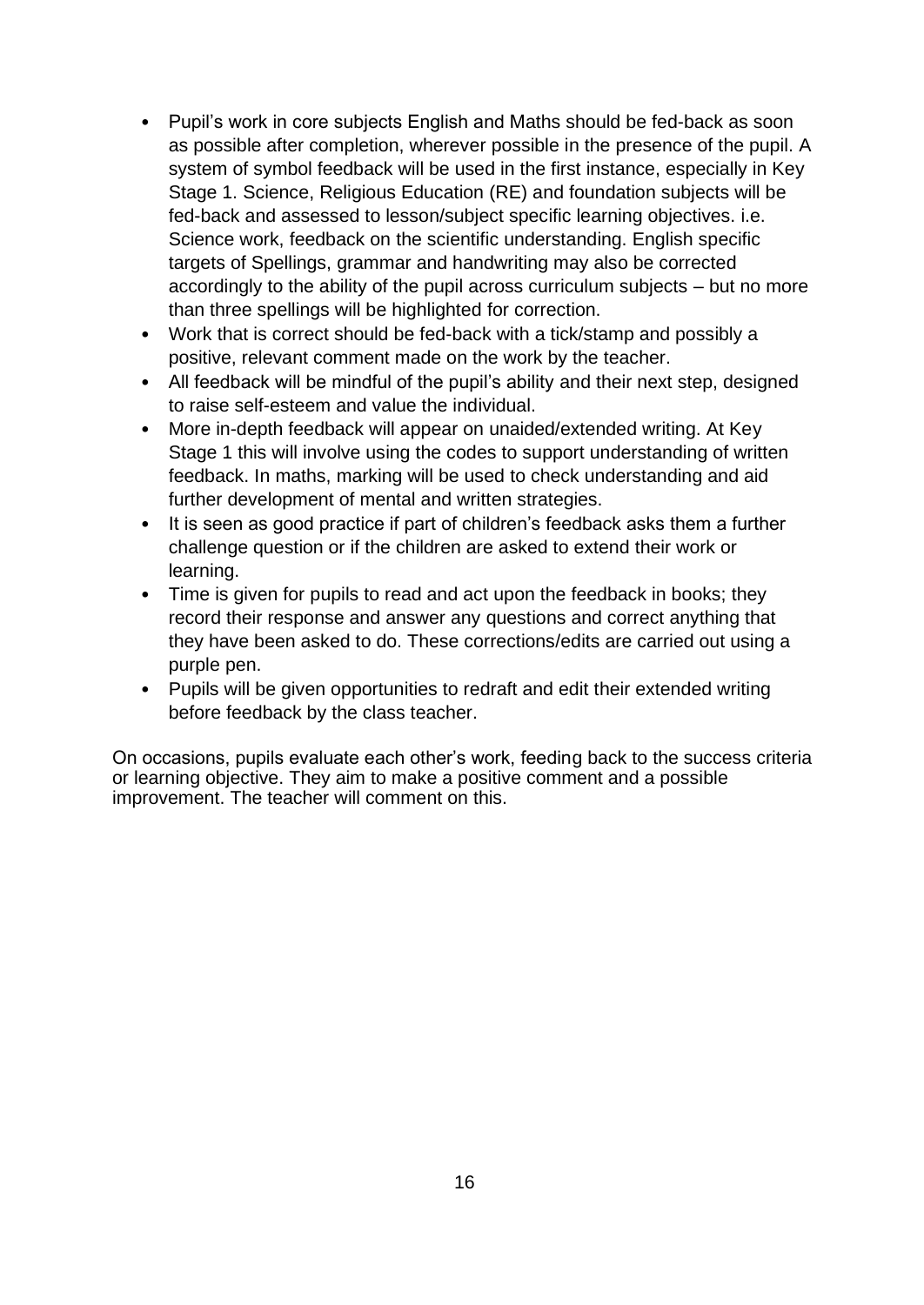# **FEDERATION FEEDBACK SYSTEM CODE FOR SPELLING**

STAGE 1 Correct spelling above the word and write correct spelling under the work

SPELLING STAGE 2 Underline the word only

STAGE 3 Put symbol in margin next to line containing error

STAGE 4 In feedback, point out that there are a prescribed or non-prescribed number of corrections to find and do.

In each class there is a display which shows the marking code used in the Federation.

In each classroom there is a display which shows how work is to be set out  $-$  this is to be referred to on a regular basis.

A copy of the marking codes and general protocol for marking expectations is available in all classrooms.

# **Monitoring**

Feedback of work is regularly monitored through book looks and learning walks.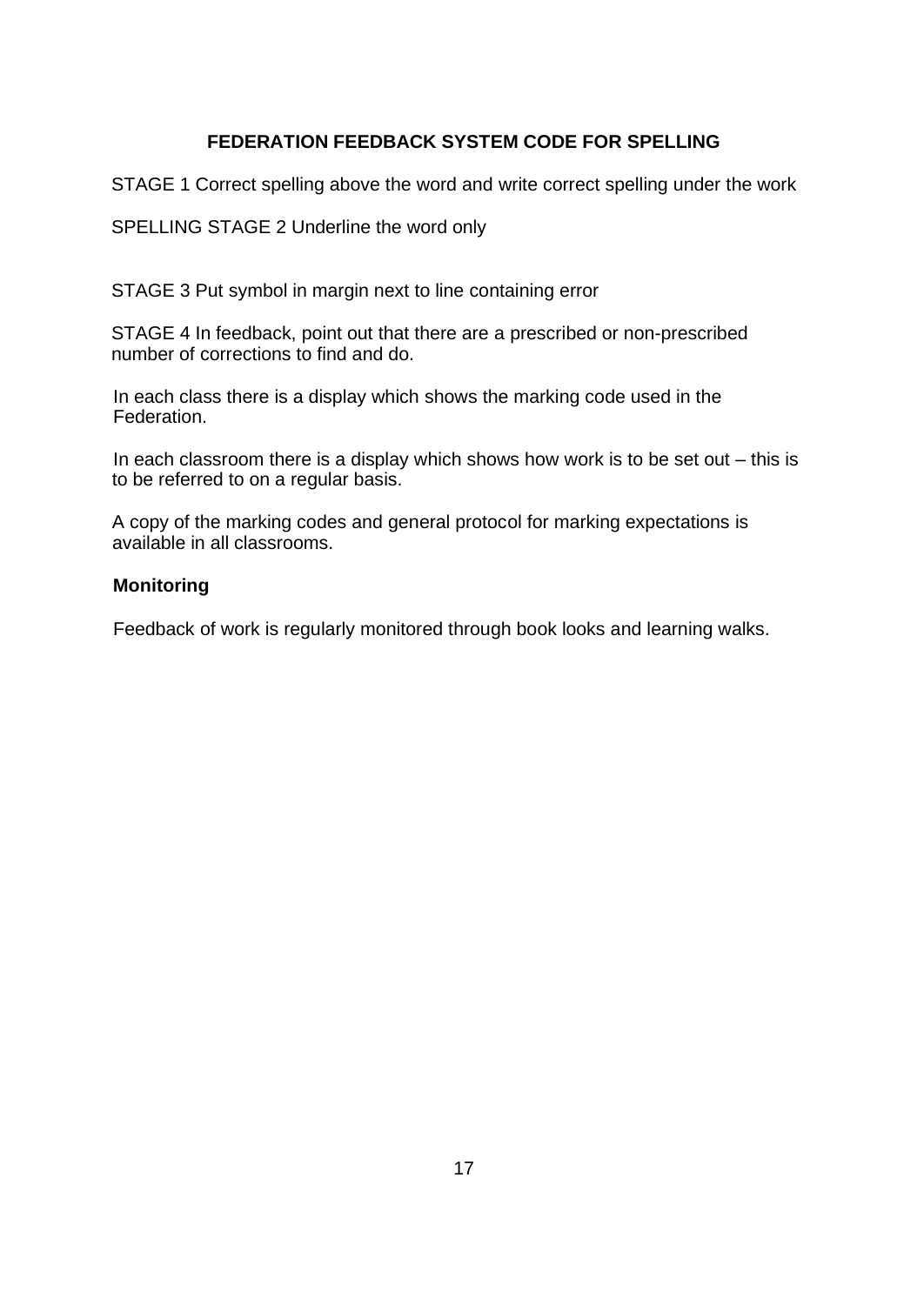# **Assessment Policy**

The Federation believes that assessment is a continual, evolving process, which informs planning and underpins pupil's depth of learning. The Federation are constantly observing pupils in all aspects of school life both objectively and subjectively.

Assessment is a continuum by which we aim to monitor each pupil's progress and with which we are able to foster purposeful development both in life skills and academic achievement. A key principle to assessment is to support the child in making **progress**. Another key principle is that our Assessment provides pupils with **Hope** and **Aspiration.** 

# **Roles and Responsibilities**

# Headteacher:

The Headteacher will work with the Assessment Leader and hold responsibility for assessment throughout the school.

# Assessment Leader (currently the Headteacher at Blackboys School):

The Assessment Leader has the responsibility for the development of the assessment, recording and reporting procedures across the Federation.

The Assessment Leader's responsibilities include:

- contribute to the School Improvement Plan and Federation improvement through work with the Headteachers and Governing Body.
- Provide the Federation with appropriate data to inform pupil's progress ensuring that our records and tracking sheets are up to date.
- leading Federation development in assessment, recording and reporting procedures
- liaison with subject leaders within the Federation
- liaison with other assessment leaders
- attend and lead INSET where appropriate
- keeping Governors informed
- liaison with class teachers.

# Role of Core Subject Leaders:

Curriculum Leaders are responsible for monitoring assessment within their subject area.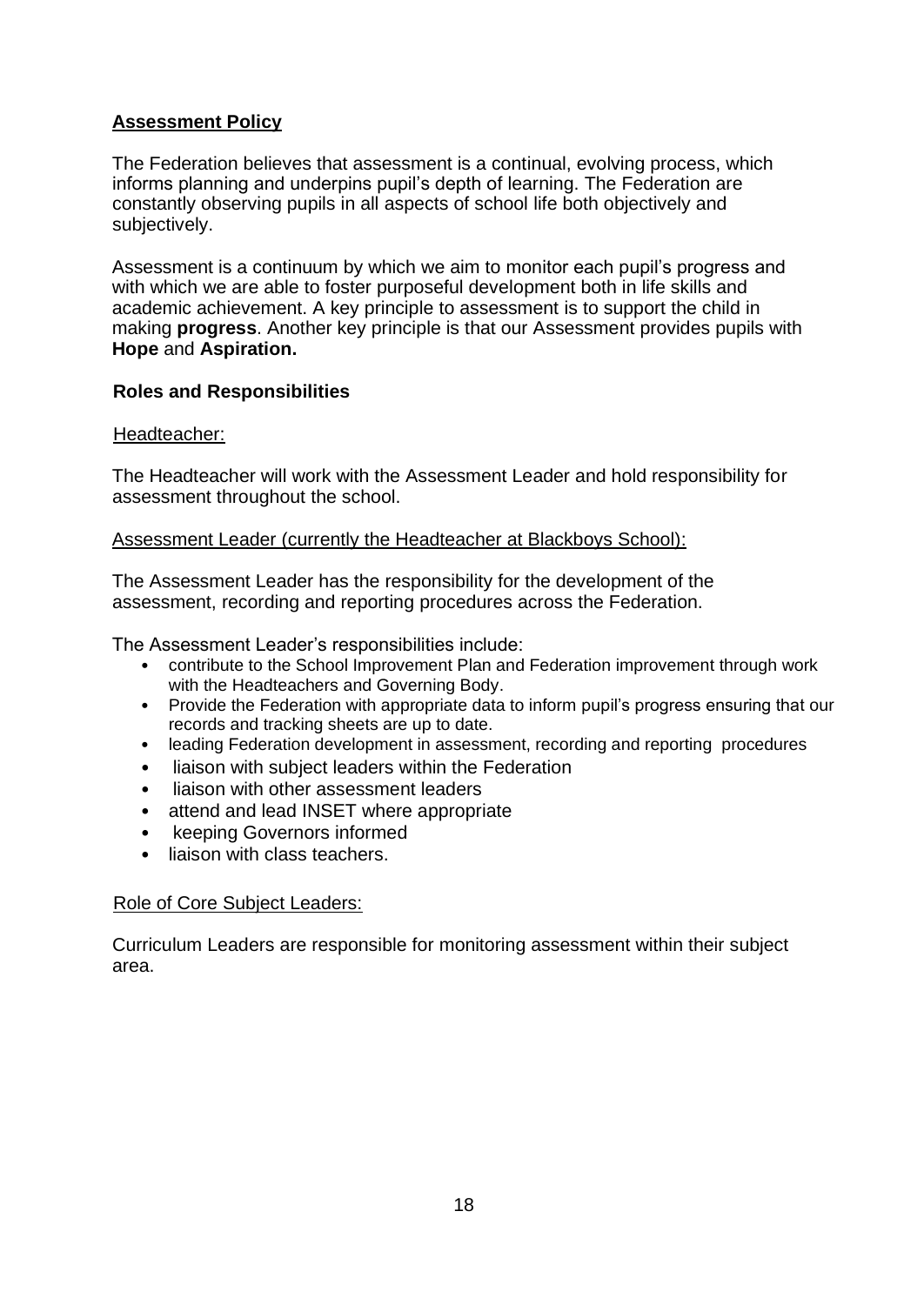# Role of Class Teacher:

Class teachers are responsible for assessment of the pupils in their

care.

# **Assessment for Learning (formative assessment)**

Assessment for Learning is a key part of our approach to teaching and learning in our Federation.

Members of staff use success criteria, peer feedback and peer and self-assessment to involve pupils in their learning and to inform them of their next steps. Assessment for Learning opportunities are identified in planning. Feedback is against the learning objective and should identify successes and areas for improvement. Effective questioning is also used to inform assessments. Assessment for Learning notes are made on planning sheets, with particularly key messages brought forward to the following lessons. These key messages will then be acted upon, reviewed and assessed.

# **Statutory Assessments and Tests and Assessment Weeks (summative assessment)**

- Foundation Stage Profile, Year 1 and Year 2 (if applicable) Phonics Screening, Key Stage 1, Key Stage 2 National Assessments are conducted in accordance with statutory requirements.
- The Headteachers and Middle Leaders analyse these assessments and consider the implications for the content and delivery of the curriculum in each key stage. This information is shared with members of the teaching staff.
- Each pupil in years 1-6 take a series of Standardised tests in Reading and Maths at the end of term 2 and 4 and halfway through term 6 in order to track progress. These take place in an allocated and pre-planned assessment week. Assessment wee is also a time for Classteachers to review children's writing using their individual WAC sheets.
- Pupil progress across the schools within the Federation, from EYFS to Year 6, is tracked using Cohort and termly tracker documents found on the schools' intranet. Results and analysis form the Standardised Tests can also be downloaded from the MARK website. Subject Leaders are expected to analyse the results in consultation with the Headteachers.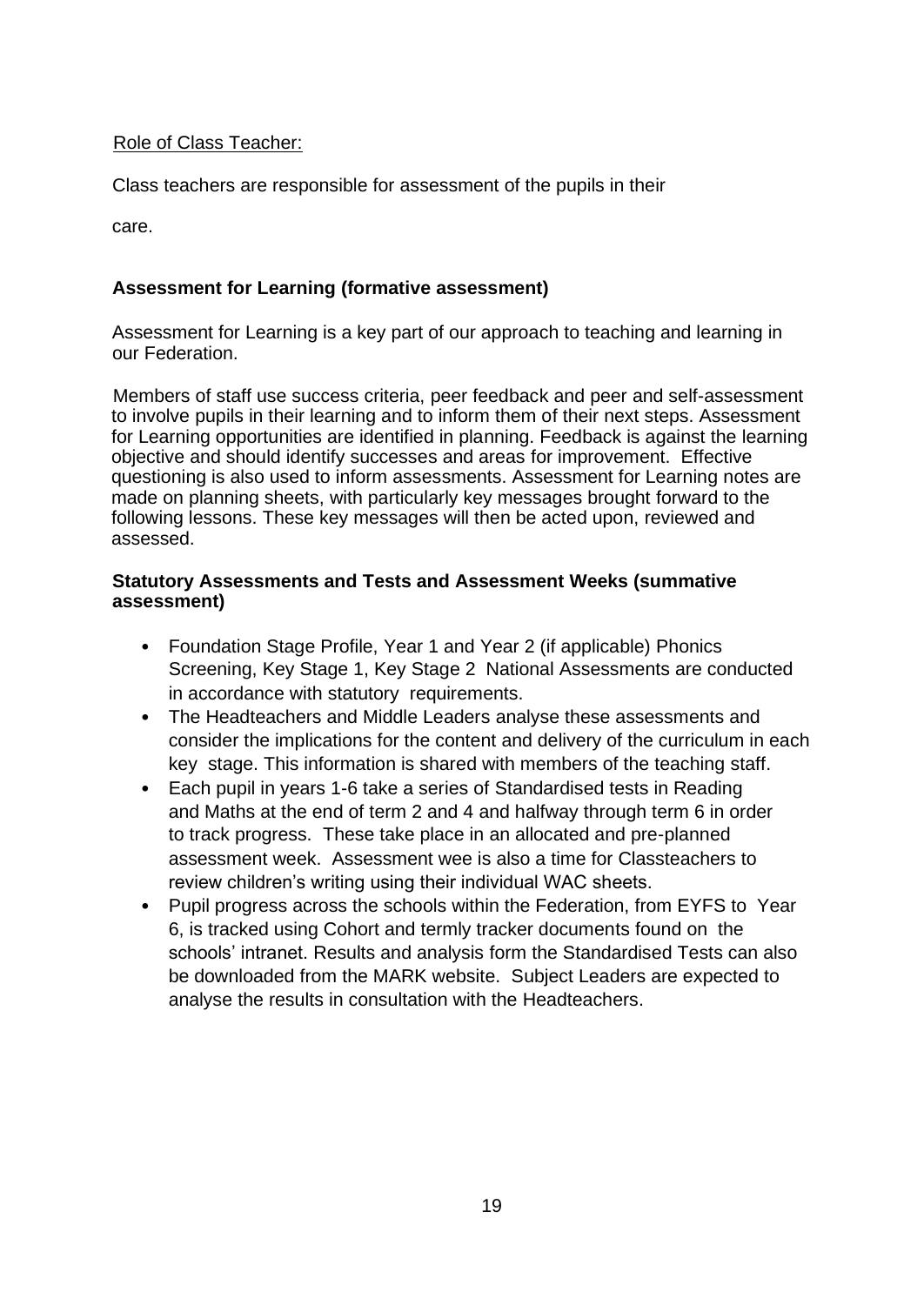- The Federation runs phonics checks 3 times a year. These results are
- recorded on a tracking grid and shared with member of the teaching staff and
- governors.
- In EYFS, assessment week is used to consider children's evidence from their lessons, from observations and from their interaction with adults, other children and the environment to make judgements using the EYFS framework across the prime and specific areas. EYFS classteachers provide the Headteacher with a progress grid 3 times a year and this is reported to Governors. Identifying which children are/aren't on track to reach a Good Level of Development is key. Regular tracking helps earlier and more focussed interventions.

# **Assessment of Science, ICT and Foundation Subjects.**

End of unit judgements are made in Science, RE and PSHE subjects. End of year judgements are made in other subjects. Subject Leaders base their action plans on these results. We are currently reviewing how to assess foundation subjects, focussing on the key knowledge and concepts the children should know.

# **Record Keeping**

Annotated teaching plans and Assessment for Learning observational notes are kept in planning files.

Termly assessments are kept in individual assessment files (one per pupil, which travels through the school within the Federation with them).

Assessment data is held securely on the MARK website and in the Assessment folder in the Staff Only network drive.

# **Moderation of Assessment Judgments**

These meetings take place 3 times a year and run by either our Alliance of schools or, if necessary, the English and Maths Leaders across our Federation. Samples of work are brought along and judgements analysed.

Moderation also takes place through Education Improvement Partnerships as well as the Local Authority.

# **Target Setting**

Curriculum targets are set by the Headteacher and discussed with class teachers during Performance Management meetings and reviewed in pupil progress meetings.

These are also agreed with the Governing Body.

Feedback from teachers provides pupils with clear next step targets, which the pupils are expected to act upon. This helps to make progress for our current cohorts.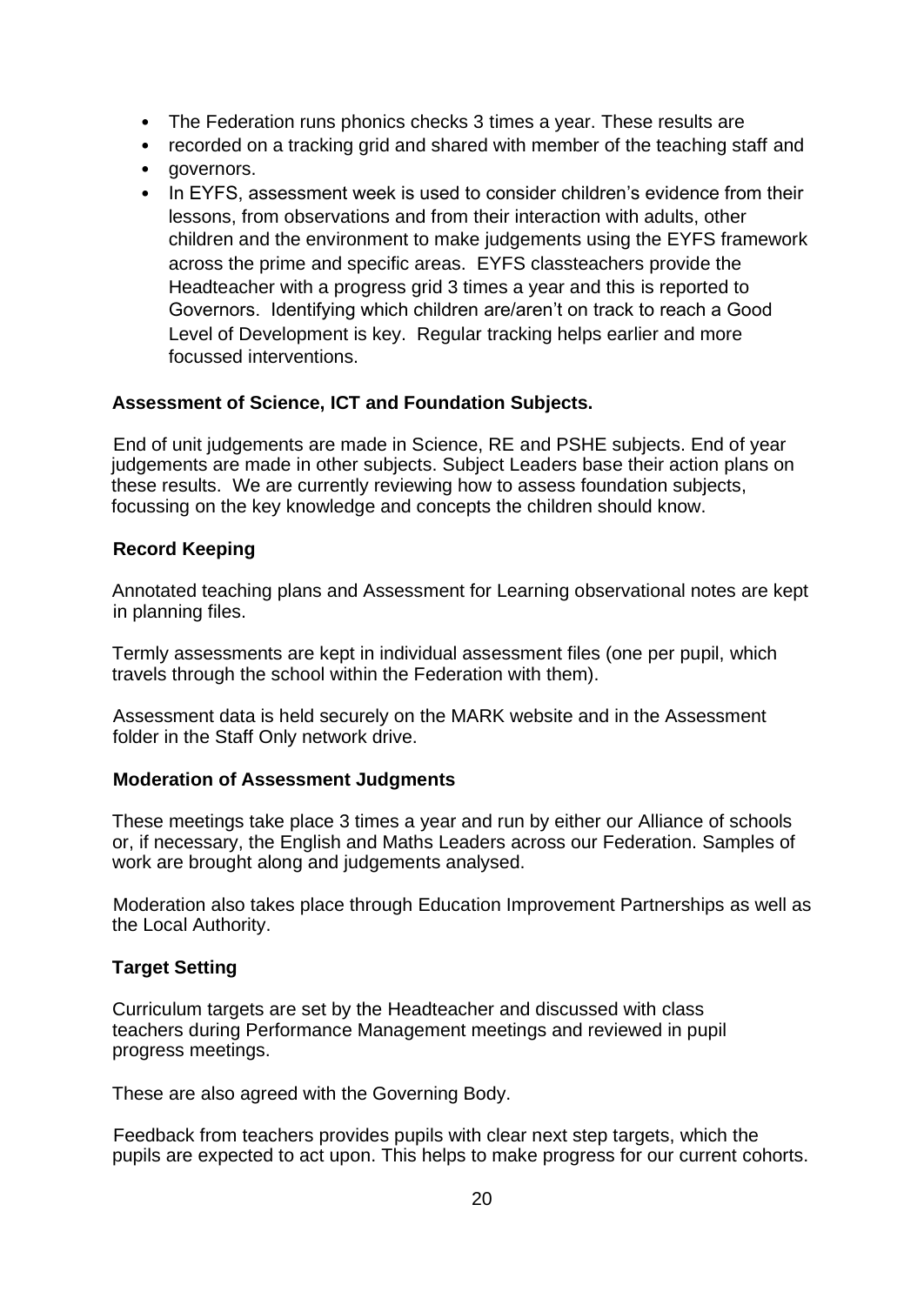# **Reports to Parents**

There are two parent consultation evenings; one in the Autumn and one in Spring.

In the Autumn term parents are informed of their child's attitude to learning at school and home and the progress they are making.

In the Spring Term, teachers review attitudes and inform parents as to the progress their child is making towards Age Related Expectations.

In the Summer term a written report is produced for each pupil which clearly states whether a pupil is working at Age Related Expectations or not, or is working at greater depth in Maths, Reading, Writing and Science. Parents of SEND pupils are invited to meetings with class teachers and SENCO.

#### **Monitoring**

The implementation of this policy will be monitored by The Assessment Leader alongside the Headteacher and Governing Body.

# **Review of the Learning and Teaching Policy**

This policy will be reviewed as it is deemed appropriate, but no less frequently than annually. The policy review will be undertaken by the Headteacher in conjunction with the Teaching Staff.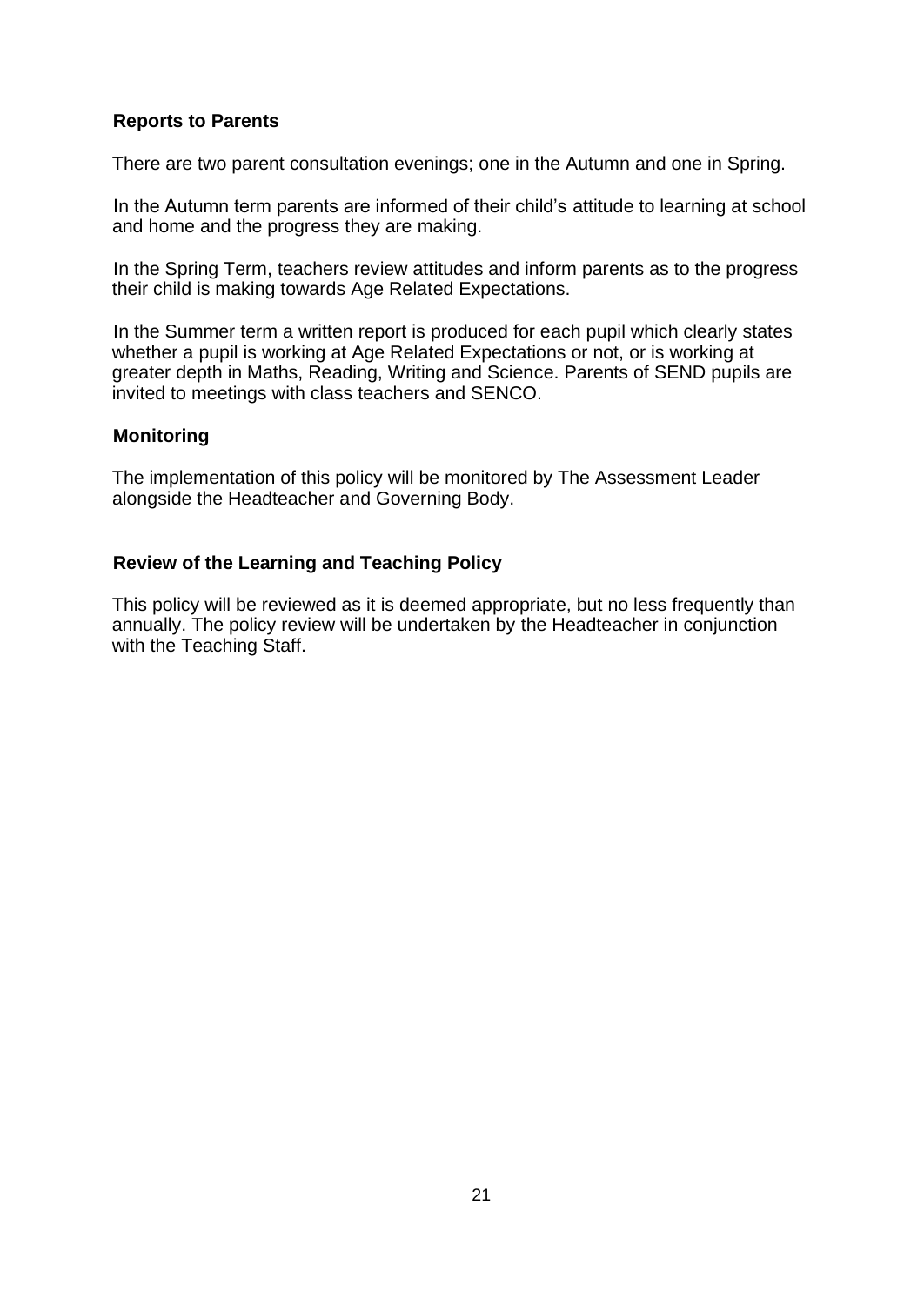**Appendix One**

# **Blackboys' Learning Code**

In our school......

Be the best you can be.

Let others be the best they can be.

Show respect and kindness.

Be a positive influence.



Blackboys Church of England Primary School<br>A proud member of the St Thomas a Becket Church of **England Federation** 

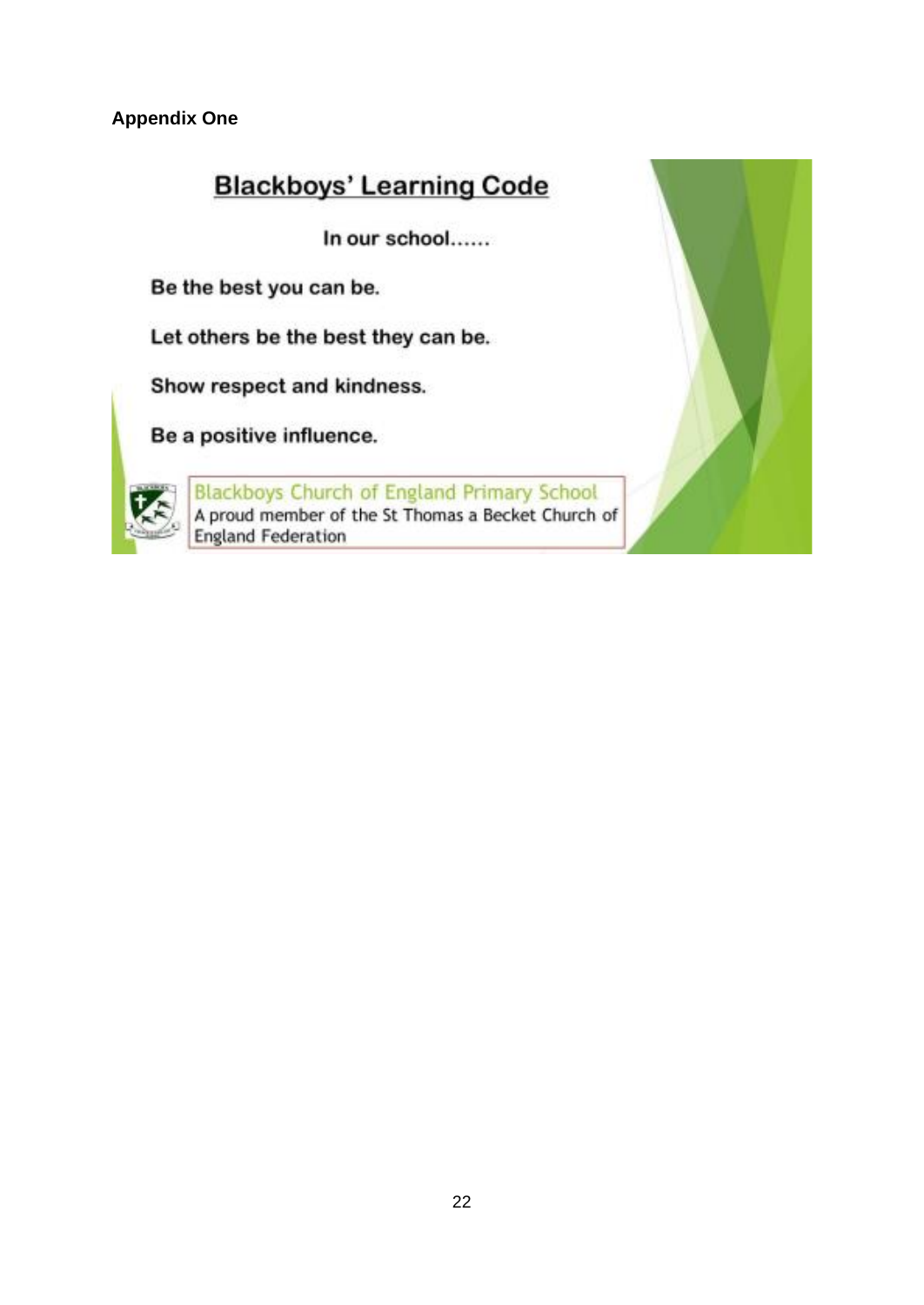# **Appendix Two - Assessment Timetable**

# **Autumn Term:**

- o EYFS base-line assessments made.
- o Unaided writing at the end of a unit of English work.
- o Standardised Maths test (Y1-6) often comprising of 1 Arithmetic paper and 2 reasoning paper. (during assessment week)
- o A Standardised Reading Test (Y1-6) (during assessment week)
- o An updating of WAC (Writing Assessment Criteria) Sheets
- $\circ$  Reception Foundation Stage Profile (ongoing)
- o Identify under-achieving pupils. Reading and spelling ages calculated by **SENCO**
- o Phonics review
- o Writing and Maths moderation
- o Pupil Progress and data sharing meetings and moderation sessions.
- o Report to Governors
- o End of unit RE, Science and PSHE assessment sheets completed

# **Spring Term:**

- o Standardised Maths test (Y1-6) often comprising of 1 Arithmetic paper and 2 reasoning paper. (during assessment week)
- o A Standardised Reading Test (Y1-6) (during assessment week)
- o An updating of WAC (Writing Assessment Criteria) Sheets
- $\circ$  Reception Foundation Stage Profile (ongoing)
- o Identify under-achieving pupils. Reading and spelling ages calculated by **SENCO**
- o Phonics review
- o Writing and Maths moderation.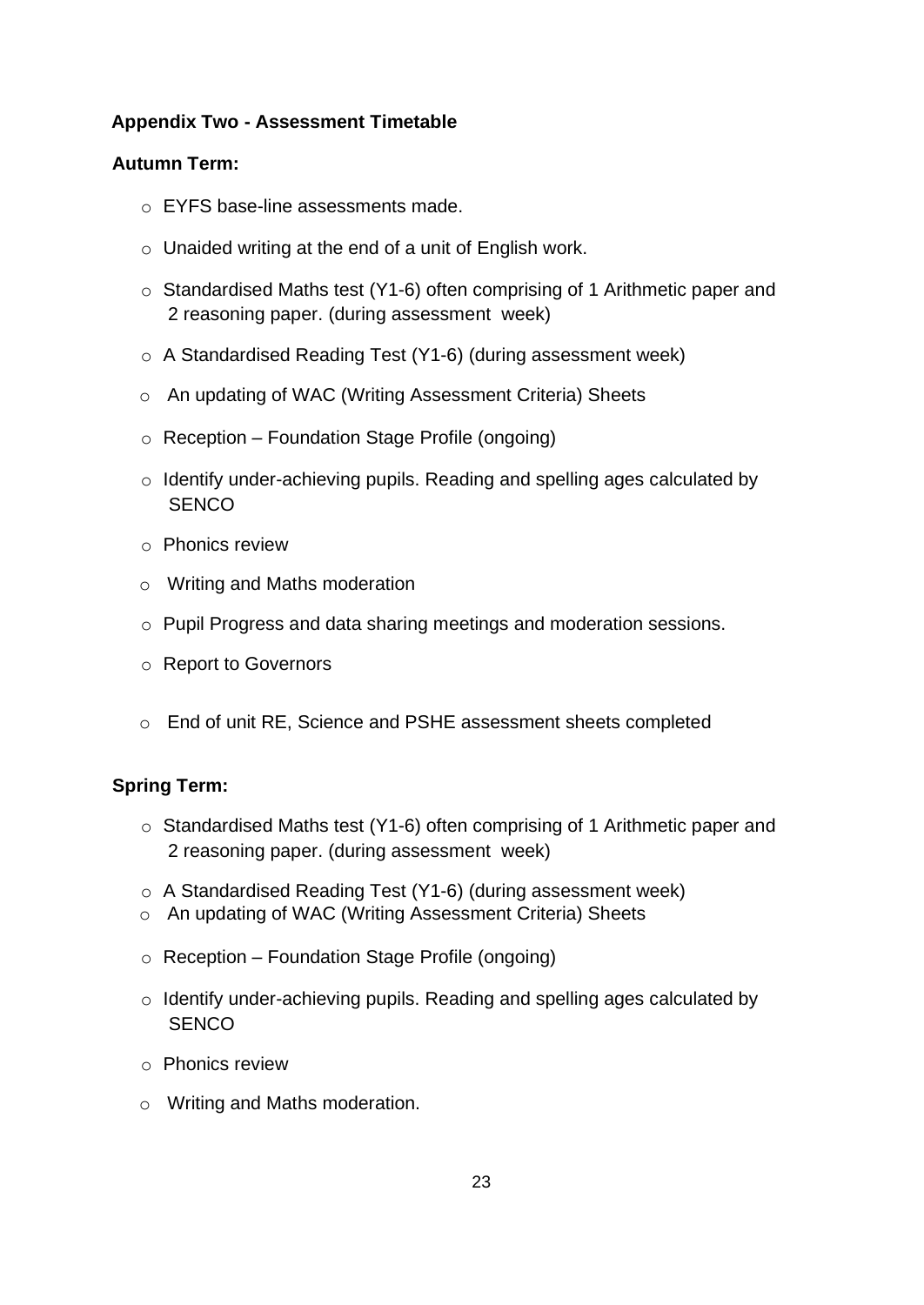- o Pupil Progress and data sharing meetings and moderation sessions.
- o End of unit RE, PSHE, Science assessment sheets completed.
- o Report to Governors

#### **Summer Term:**

- o Reception Complete Foundation Stage Profile
- o Year 1 Phonics Screening
- o Years 2 & 6 SATs
- o Moderation of Years 2 and 6
- o Standardised Maths (Y1-6) test often comprising of 1 Arithmetic paper and 2 reasoning paper. (during assessment week)
- o A Standardised Reading Test (Y1-6) (during assessment week)
- o An updating of WAC (Writing Assessment Criteria) Sheets
- o Identify under-achieving pupils. Reading and spelling ages calculated by **SENCO**
- o Phonics review (Year R and 2)
- o Pupil Progress and data sharing meetings and moderation sessions.
- o Report to Governors
- o End of year science, RE and foundation subjects' assessments are recorded in school reports.
- o Analysis of year end (data packs) and pass on Assessment materials to new class teacher
- o End of year reports
- o Report to Governor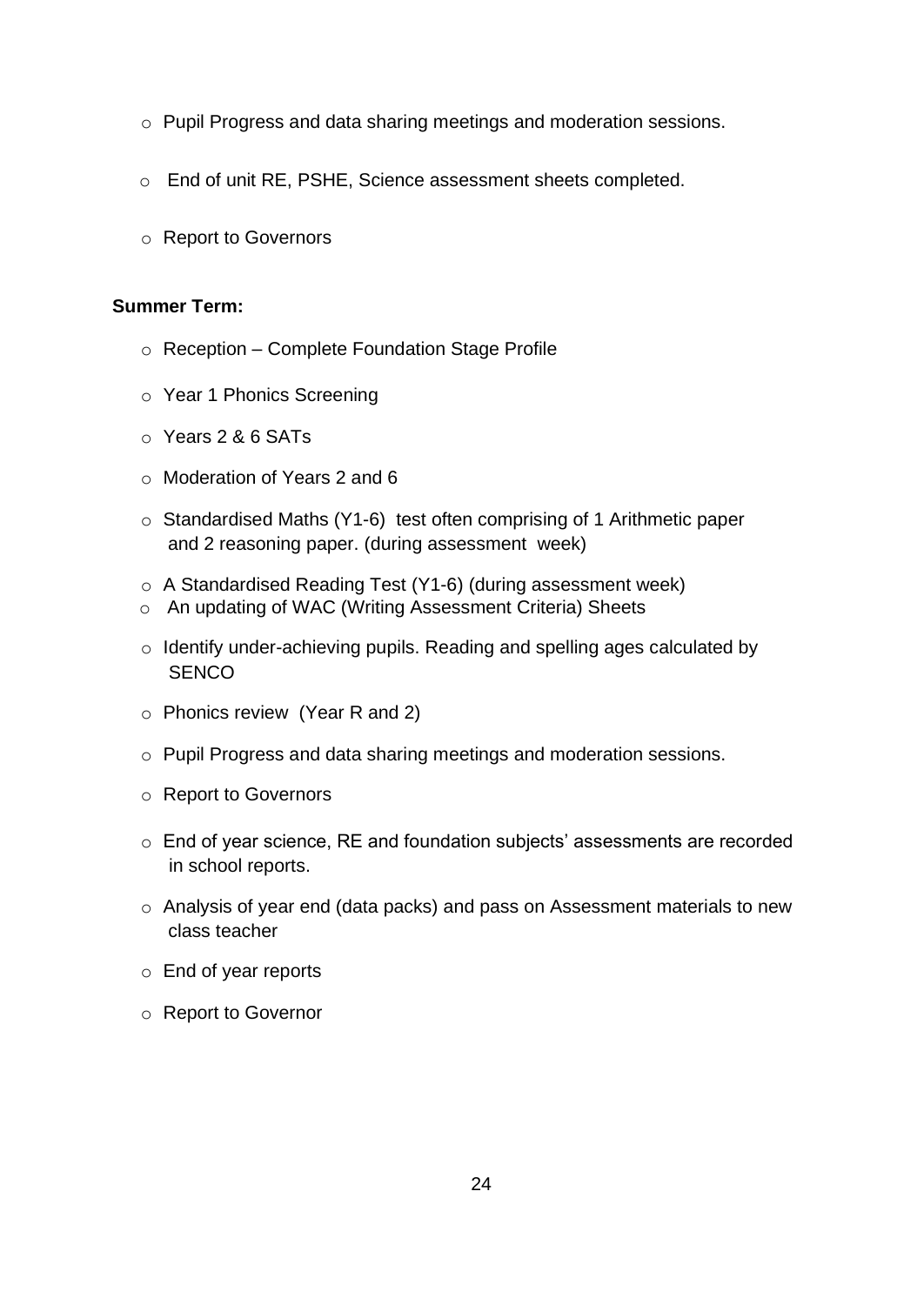# **Appendix Three**

Due to mixed age classes, it is difficult to predict the in order in which a child/year group move through the curriculum map. In order to help children make links between themes, 5 key concepts for each National Curriculum subject have been chosen by teachers to provide this continuity. The key concepts will feature in a curriculum subject's scheme of work.

# **COMPUTING**

Algorithm **Creativity** Data **Debugging Responsibility** 

# **GEOGRAPHY**

Climate Resources Locality Physical Geography\* Human Geography\* Topography

\* Human Geography and Physical Geography interlink

# **MUSIC**

**Composition Performance** Pitch Rhythm Appreciation

# **HISTORY**

**Conquest Exploration Civilisation Chronology** Empathy

# **SCIENCE**

**Conclusions Habitat Predictions** Resilience Forces

# **DT**

**Structure** Function Purpose